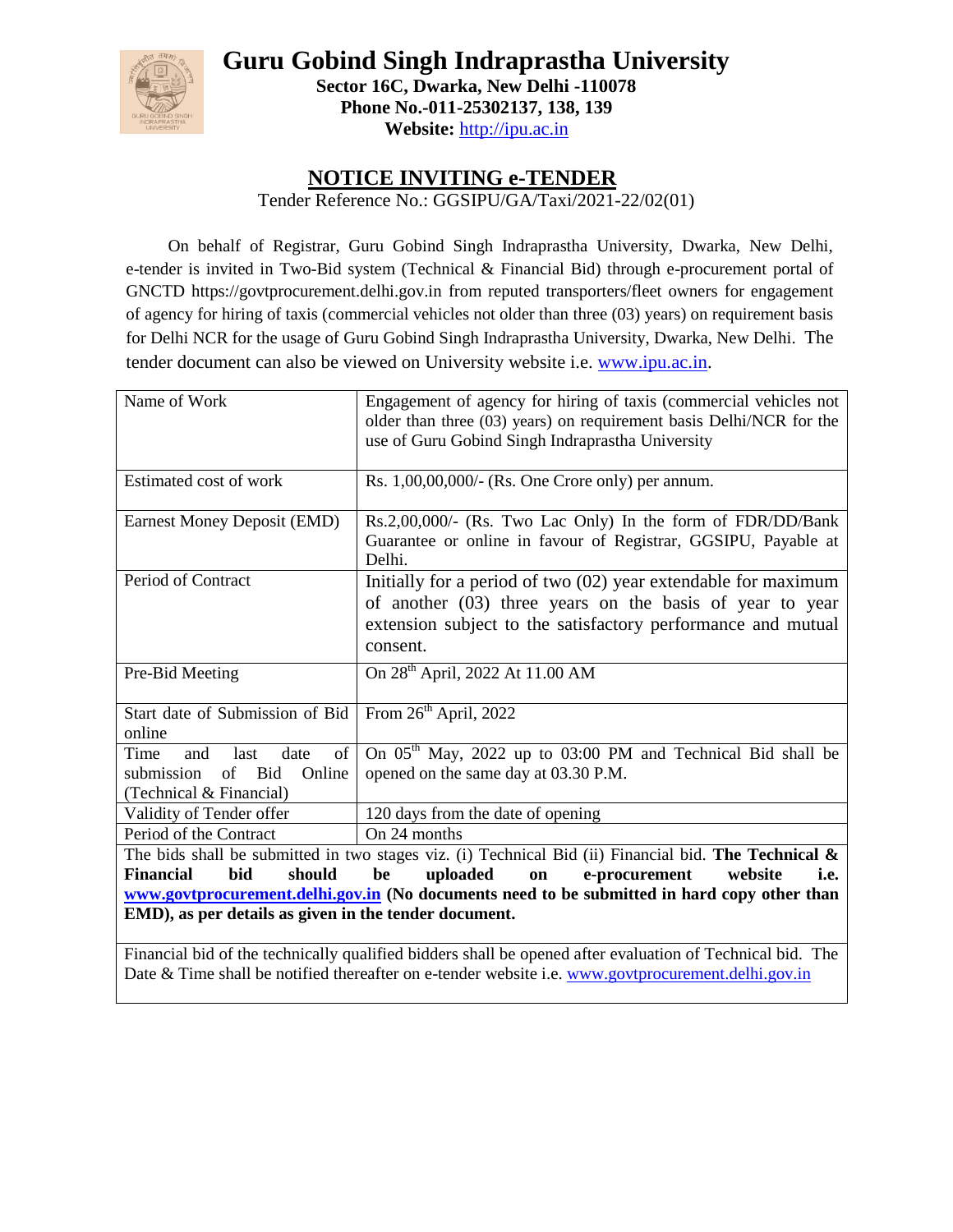**Tender Reference No.: GGSIPU/GA/Taxi/2021-22/02(01)**



# E-TENDER DOCUMENT FOR

# **"ENGAGEMENT OF AGENCY FOR HIRING OF TAXIS (COMMERCIAL VEHICLE)"**

# **FOR**

# **Guru Gobind Singh Indraprastha University**

*[A State University under Govt. of NCT of Delhi]* Sector -16C, Dwarka, New Delhi – 110078 VISIT US AT WWW.IPU.AC.IN

> *Dy. Registrar (General Administration) Room No. 36, Ground Floor, Administrative Block, GGSIPU, Sector 16C, Dwarka, New Delhi 110078 Contact Nos. 011-25302138-39 Email: gabranch@ipu.ac.in*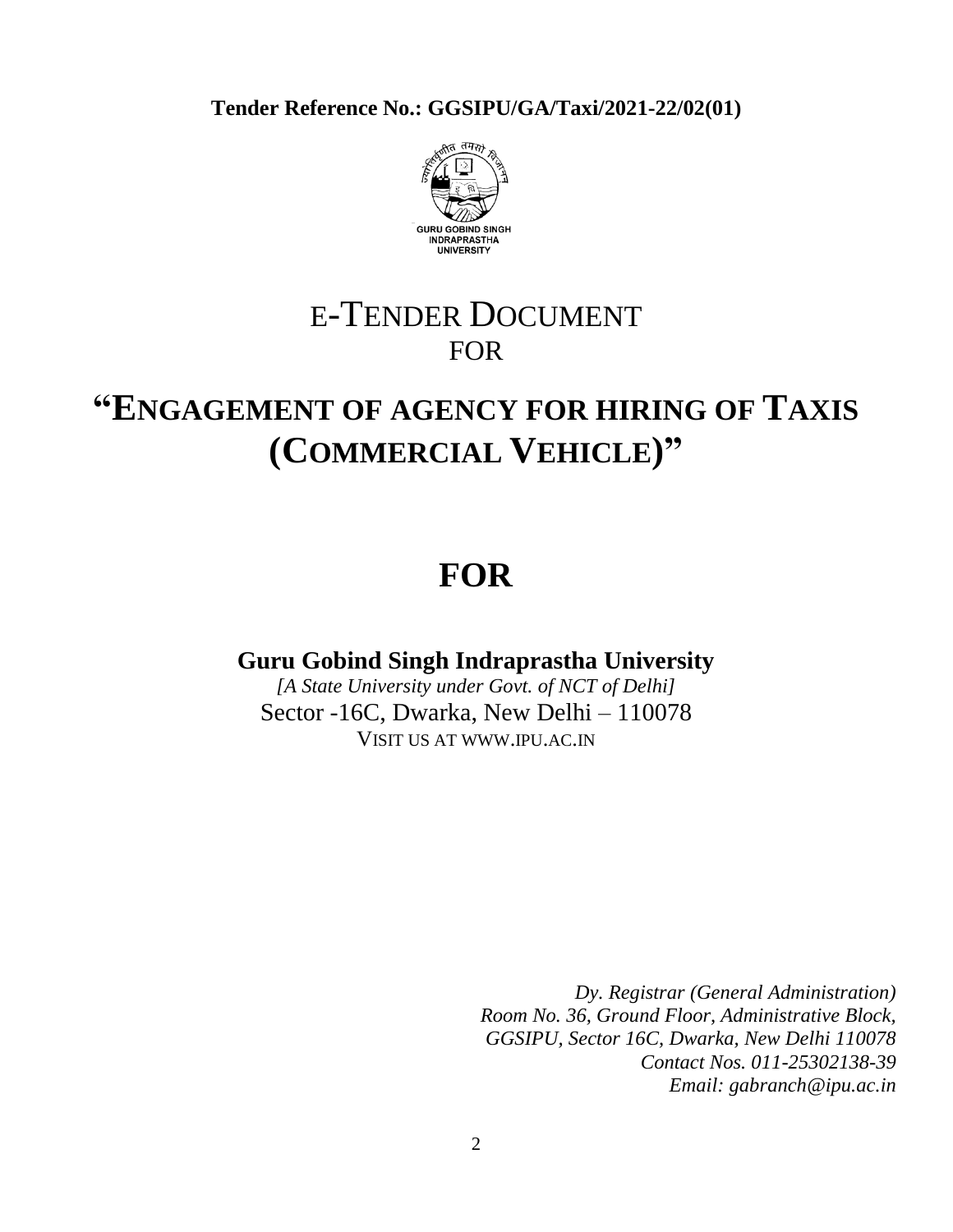# **TABLE OF CONTENTS**

| S. No.           | <b>Description</b>                                           | Page No.     |
|------------------|--------------------------------------------------------------|--------------|
| 1.               | Notice--Inviting Tender                                      | $\mathbf{1}$ |
| 2.               | Section-I-Information & Instructions to Bidders              | 4 to 17      |
| 3.               | Section-II-Relevant Annexure regarding Technical Eligibility | 18 to 31     |
| 3.1              | Annexure A                                                   | 18-19        |
| $\overline{3.2}$ | Annexure B                                                   | 20           |
| $\overline{3.3}$ | (Annexure C)                                                 | 21           |
| $\overline{3.4}$ | (Annexure D)                                                 | 22           |
| 3.5              | (Annexure E)                                                 | 23           |
| 3.6              | (Annexure F)                                                 | 24           |
| $\overline{3.7}$ | (Annexure G)                                                 | $25 - 26$    |
| 3.8              | (Annexure H)                                                 | 27           |
| $\overline{3.9}$ | (Annexure I)                                                 | 28-29        |
| 3.10             | (Annexure J)                                                 | 30           |
| 4.               | Section-III--Financial bid (Annexure-K)                      | 31           |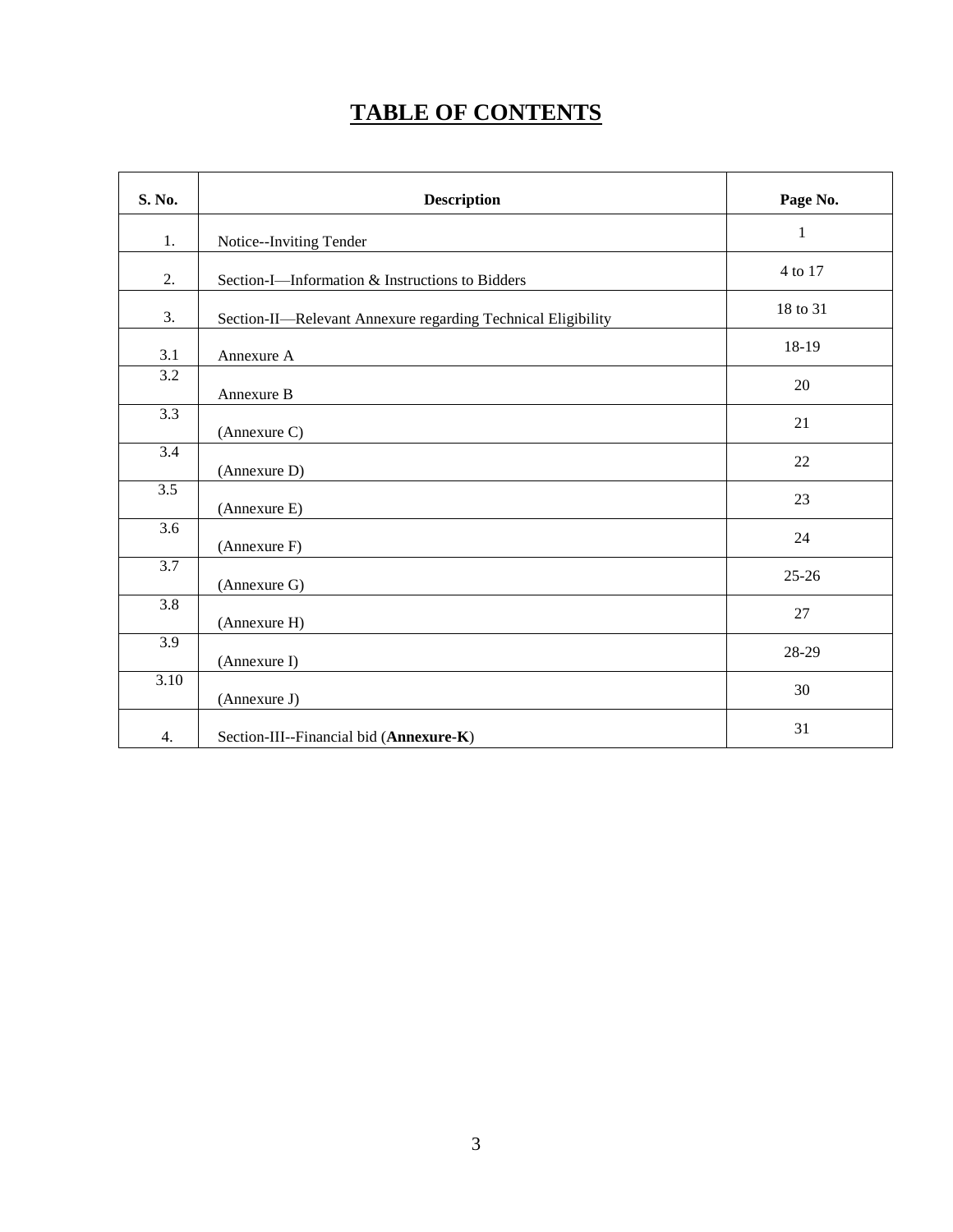# **SECTION - I**

# **INFORMATION & INSTRUCTIONS TO BIDDERS**

# **1.0 Name of Work**

e-tender on behalf of Registrar, Guru Gobind Singh Indraprastha University, Dwarka, New Delhi, is invited in Two-Bid system (Technical & Financial Bid) through e-procurement portal of GNCTD https://govtprocurement.delhi.gov.in from reputed transporters / agencies / Firms / fleet owners for engagement of agency for hiring of taxis (commercial vehicles not older than three (03) years) purely on requirement basis (day to day basis), as and when required, for Delhi & NCR for the usage of Guru Gobind Singh Indraprastha University, Dwarka, New Delhi. The tender document can also be viewed on University website i.e. [www.ipu.ac.in.](http://www.ipu.ac.in/)

### **2.0 Definitions:-**

- 2.1 **GGSIPU** means Guru Gobind Singh Indraprastha University, Delhi.
- 2.2 **University** means Guru Gobind Singh Indraprastha University, Delhi.
- 2.3 **Bidder/agency/firm/firm / agency / contractor** means the individual, proprietary firm, partnership firm, limited company private or public or corporation.
- 2.4 **Authority** means the Registrar, GGSIPU or his nominee.
- 2.5 **"Year"** means "Financial year" unless stated otherwise.

### **3.0 Who can apply:-**

- 3.1 **Proprietary Firm** -If the bidder is a Proprietary Firm, the application shall be signed by the proprietor with his full type written name and the full name of his firm with its current address, contact details etc.
- 3.2 **Firm in Partnership** -If the bidder is a Firm in Partnership, the application shall be signed by all partners of the firm with their full type written names and current addresses, or alternatively, by a partner holding power of attorney for the firm. In the later case a certified copy of the power of attorney should accompany the application. In both cases, a certified copy of partnership deed and current address of all the partners of the firm should accompany the application.
- 3.3 **Limited Company or a Corporation -**If the bidder is a Limited Company or a Corporation, the application shall be signed by a duly authorized person holding power of attorney for signing the application accompanied by a copy of the power of attorney. The bidder should also furnish a copy of the Memorandum and Articles of Association duly attested by a Public Notary.

# 3.4 **Joint Ventures shall not be accepted**.

### **4.0 Scope of work:-**

4.1 Providing taxis (commercial vehicle), not older than three (03) years, purely on day to day requirement basis, as and when required, for journey in Delhi & NCR.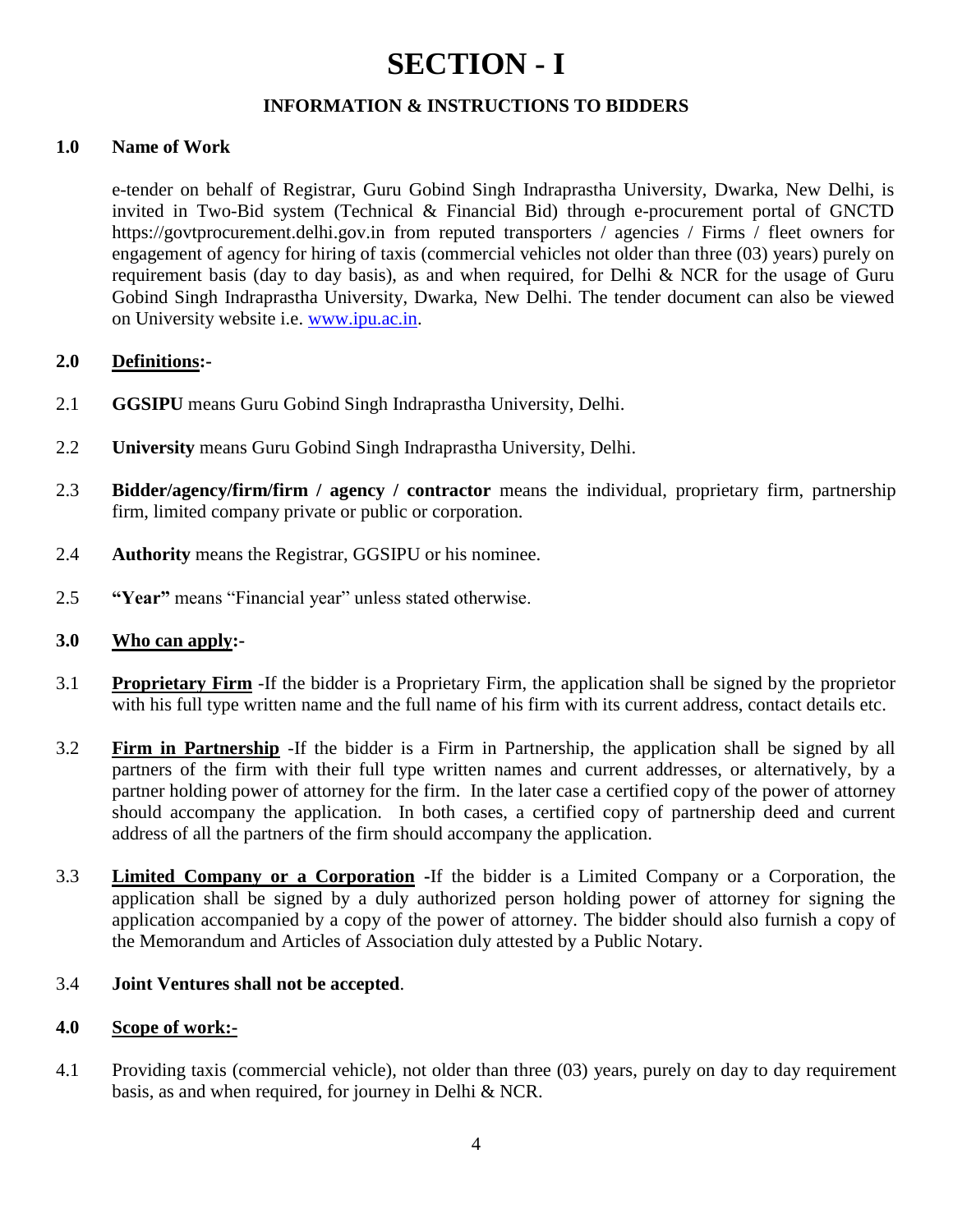- 4.2 The AC taxis (commercial vehicle), such as Hatchback / Sedan / SUV, as required, shall be provided by the firm.
- 4.3 The hiring of taxis (commercial vehicle) is at peak during November-December for End term Examination activities and during April to July for End term Examinations as well as for other requirements like CET, JAC, Academic Audit, Student welfare, and other University Activities / meetings etc..
- 4.4 The taxis (commercial vehicle) engaged may be required to carry documents / materials like Admission files, Examination material, various records, packaging materials & other material of Examination branch and Admission branch etc. may also be carried in the taxis (commercial vehicle) with the user / users.

Approximate detail of the required vehicles during peak period is as under:

- i) End Term Examination November December Approx. 25-55 Vehicles per day for 30 40 Days
- ii) End Term Examination April May June Approx. 25-55 Vehicles per day for 30 40 Days
- iii) CET Examination April May June Approx. 25-150 Vehicles Saturdays & Sundays Only
- iv) JAC & Academic Audit Approx. 5-25 Vehicles per day for 30 40 Days
- v) Admissions/Counselling March July Approx. 5-25 vehicles per day for 30 40 days

**The above tentative usages of taxis (commercial vehicle) are only indicative / illustrative not exhaustive in nature. The actual number of taxis (commercial vehicle) required on various occasions may vary time to time.** 

4.5 The bidder should be in a position to provide up to 150 nos. of taxis (commercial vehicle) in a short notice of 12 hrs, on a particular day, as and when required, for journey in Delhi & NCR.

# **5.0 EMD "Earnest Money Deposit"**

**5.1 The Earnest Money Deposit (EMD) of Rs. 2 Lac (Rupees Two Lac only)** shall be in favour of "Registrar, GGSIPU", payable at Delhi in the form of FDR/ Bank Guarantee/ On-line transfer as per following details :-

|                | <b>Accounts Holder Name</b> | Registrar, Guru Gobind<br>Indraprastha<br>Singh |
|----------------|-----------------------------|-------------------------------------------------|
| 1              |                             | University                                      |
| 2              | Account No.                 | 927860555                                       |
| 3              | <b>IFSC Code</b>            | <b>IDIB000G082</b>                              |
| $\overline{4}$ | <b>Bank Name</b>            | Indian Bank                                     |
| 5              | Micr Code                   | 110019071                                       |
| 6              | <b>Accounts Type</b>        | SB (Saving)                                     |
| $\tau$         | <b>CBS Code/Branch Code</b> | 02029                                           |
| 8              | Branch Name & Address       | GGSIPU, Sector-16C, Dwarka, New Delhi-110078    |
| 9              | Banker's Phone No.          | 011-28035244                                    |

- 5.2 Tenders with no Earnest Money Deposit will summarily be rejected.
- 5.3 The EMD should remain valid for a period of 120 days beyond the final bid validity period. The EMD of the unsuccessful bidders would be returned to them after the finalization of the tender.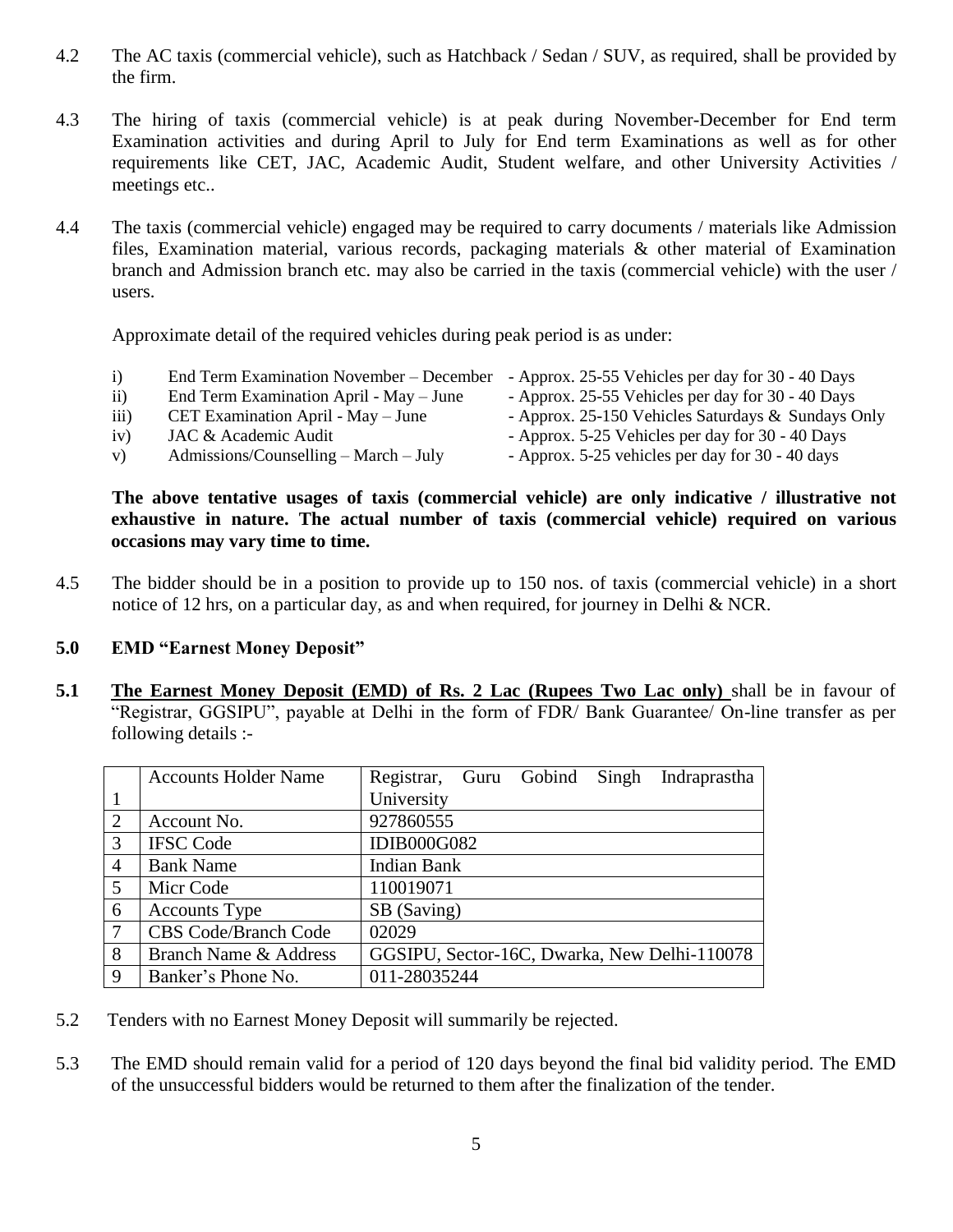- 5.4 The EMD of the successful bidder would be released after the receipt of Performance Security, as prescribed, in the form of FDR alongwith the agreement on **non-judiciary stamp paper of Rs.100/-.**
- 5.5 No interest on EMD both in online or offline mode would be payable by GGSIPU under any circumstances.
- 5.6 The bidder shall submit "Earnest Money Deposit" in original in hard copy in an envelope. In case of online deposit of EMD, submission of hard copy is not required.
- 5.7 The envelop shall be addressed to Dy. Registrar (General Administration), Guru Gobind Singh Indraprastha University, Sector 16-C, Dwarka, New Delhi – 110078.
- 5.8 The envelope containing EMD, if in offline mode, shall indicate the name and address of the bidder to enable the bid to be returned as unopened in case it is declared late or is declared non-responsive. The envelop named **"Earnest Money Deposit"** shall comprise of EMD amount of the tender document. The envelope containing EMD must be submitted on or before **05 th May, 2022 at 3:00 PM.**

# **6.0 Bid Submission & Technical Bid Evaluation:**

6.1 Following documents forming pact of Technical Bid must be uploaded on e-procurement website for evaluating the bid technically. No hard copies of documents w.r.t. technical bid are required.

| i.    | Copy of EMD in favour of Registrar, GGSIPU OR copy of receipt for online submission of                                           |  |  |
|-------|----------------------------------------------------------------------------------------------------------------------------------|--|--|
|       | EMD or valid MSME certificate.                                                                                                   |  |  |
| ii.   | Should submit unconditional Letter of Transmittal as per "Annexure-A"                                                            |  |  |
| iii.  | Organizational Structure:- Legal Status of the Company/Agency with legal proof along with certified                              |  |  |
|       | copies as per "Annexure-B"                                                                                                       |  |  |
| iv.   | Technical Bid Form Annexure $-C$ (duly filled)                                                                                   |  |  |
| V.    | Should have Income Tax Registration (PAN card of firm/company/individual) & GST Registration                                     |  |  |
|       | Certificate. (Attach copy)                                                                                                       |  |  |
| vi.   | Should have valid Registration Certificate of the Agency/Firm issued from Delhi Govt. under Shop and                             |  |  |
|       | Establishment Act and/or Delhi Tourism or any other valid registration certificate issued by Govt. of                            |  |  |
|       | NCT of Delhi or the Central Govt. Or any other State Govt. (Attach copy)                                                         |  |  |
| vii.  | Should have minimum average annual financial turnover of Rs. 30 Lacs (Rupees Thirty Lacs Only)                                   |  |  |
|       | i.e. equivalent to 30% of estimated cost of tender i.e. One (01) crore or more in providing taxis                                |  |  |
|       | (commercial vehicles only for taxi business) during the immediate last five (05) financial years ending                          |  |  |
|       | March 2021. Financial turnover duly audited, signed & stamped balance sheet by a Chartered                                       |  |  |
|       | Accountant and counter signed by bidder to be submitted as per "Annexure-D".                                                     |  |  |
| viii. | Should not have incurred losses in more than 02 years during last 05 financial years ending March 2021.                          |  |  |
|       | Profit and loss account duly signed, certified by Chartered Accountant to be submitted as per                                    |  |  |
|       | "Annexure-D".                                                                                                                    |  |  |
| ix.   | Should have satisfactorily completed the work as mentioned below during the last 05 (Five) years<br>a)                           |  |  |
|       | ending as on 31.03.2021.                                                                                                         |  |  |
|       | Three similar works each costing not less than Rs. 0.40 Cr. i.e. equivalent to 40% of estimated                                  |  |  |
|       | cost of tender i.e. 01 crore                                                                                                     |  |  |
|       | or                                                                                                                               |  |  |
|       | Two similar works costing not less than Rs. 0.50 Cr. i.e. equivalent to 50% of estimated cost of                                 |  |  |
|       | tender i.e. 01 crore                                                                                                             |  |  |
|       | or                                                                                                                               |  |  |
|       | One similar work costing not less than Rs. 0.80 crore i.e. equivalent to 80% of estimated cost of<br>tender <i>i.e.</i> 01 crore |  |  |
|       | Similar work shall mean work of providing taxis on hire (Km/daily/on requirement) basis in                                       |  |  |
|       | Central Govt/State Govt/PSU/Reputed MNC's/Autonomous bodies/Local Bodies/Govt. Establishment /                                   |  |  |
|       | Educational Institutes located in Delhi / NCR.                                                                                   |  |  |
|       |                                                                                                                                  |  |  |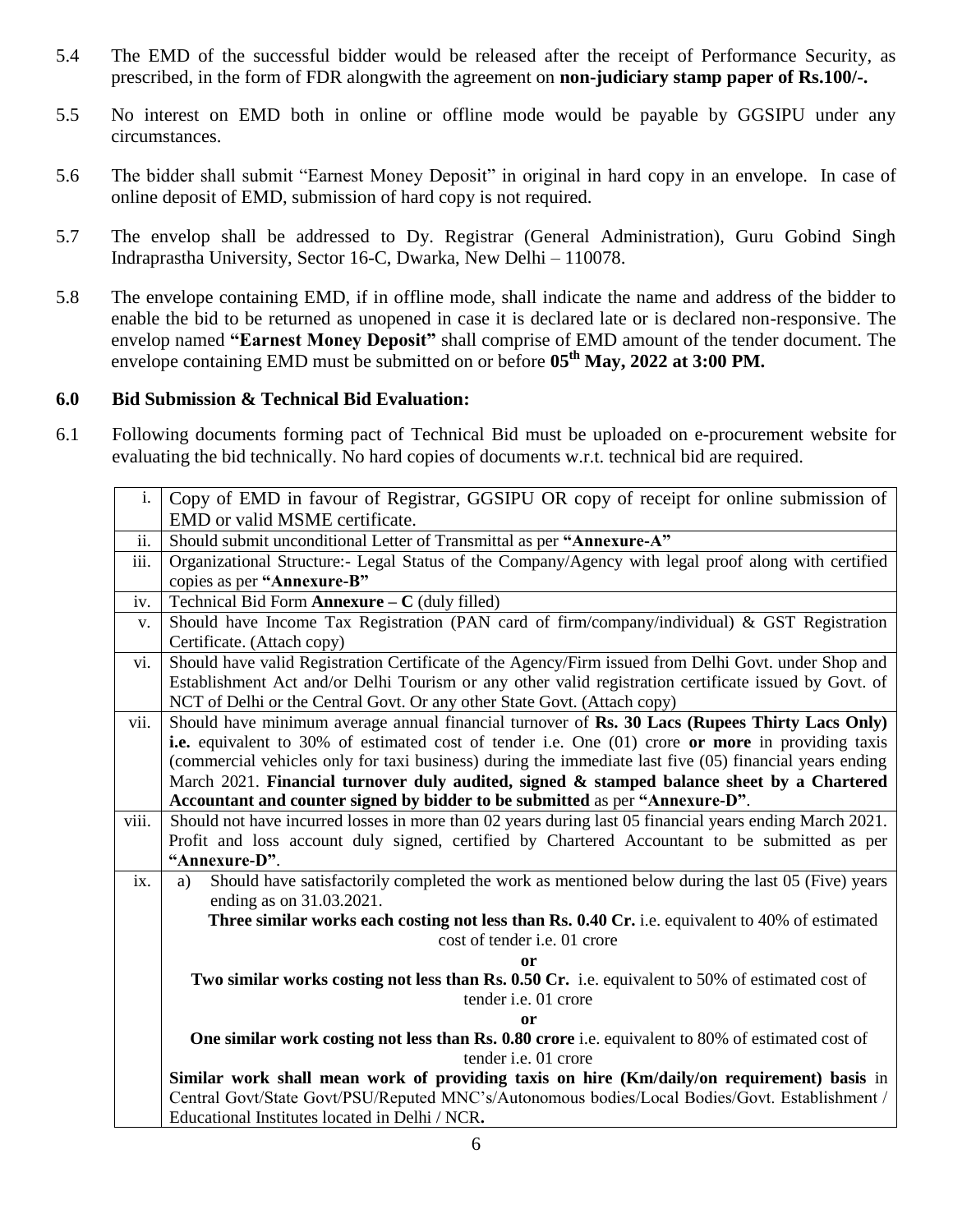|       | Performance certificate / Experience Certificate w.r.t. the qualifying completed works during last<br>b)    |
|-------|-------------------------------------------------------------------------------------------------------------|
|       | 5 years ending March 2021 for providing hiring of Taxis (Commercial Vehicle) as submitted by                |
|       | bidder above, must contain the description of work, value of contract and period of contract, Date          |
|       | Completion of Contract and client commendation/grading (i.e. excellent/very<br>of                           |
|       | good/good/satisfactory. A performance certificate should be issued by the Competent Authority of            |
|       | the concerned Department/Organization.                                                                      |
| X.    | The bidder should have minimum 15 Nos. taxis (commercial vehicle) in the name of Transporters/Fleet         |
|       | Owners not older than three (03) years. A list of minimum 15 vehicles/ taxis (i.e. up to maximum of 3       |
|       | nos. of Hatchback, at least 7 nos. of Sedan and at least 4 nos. of SUV) along with photocopy of their valid |
|       | RC/fitness and permit owned by the firm / firm / agency / contractor as per format at "Annexure-H".         |
| xi.   | Should have not been blacklisted/debarred by any of Departments/Organizations of the Government of          |
|       | India/Government of NCT of Delhi or any other Govt. or States in last 5 years and not criminal case         |
|       | should have been registered against the bidder in last 5 years on the date of submission of bid. A          |
|       | declaration of fair business practice undertaking on Rs 100/- affidavit by the Bidder must be attached as   |
|       | per "Annexure-F".                                                                                           |
|       |                                                                                                             |
| xii.  | An undertaking on the Letter Head of the agency should be attached that drivers with no                     |
|       | criminal/immoral back ground shall be provided to the University on taxies.                                 |
| xiii. | A duly self attested document either of valid (Rent agreement/latest Telephone Bill/latest Electricity Bill |
|       | etc in the name of bidder) providing the detail of having bidders office / sub-office in Delhi as Taxi      |
|       | Operator for providing commercial taxi services.                                                            |
| xiv.  | If the bidder is a limited company or a corporation, the application shall be signed by a duly authorized   |
|       | person holding power of attorney for signing the application accompanied by a copy of the power of          |
|       | attorney. The bidder should also furnish a copy of the Memorandum and Articles of Association duly          |
|       | attested by a Public Notary.                                                                                |
| XV.   | In order to obtain exemption for submission of EMD for this tender, the firm must be registered             |
|       | under MSME in Delhi as on date. The copy of relevant documents needs to be uploaded online                  |
|       | for consideration of the firm under MSME.                                                                   |
| xvi.  | Duly signed tender document, Annexure, attachments, copies of testimonials etc along with all               |
|       | corrigendum, addendum, if any, issued in respect of tender document, should also be uploaded as part of     |

**6.2 The firm / agency / contractor, having MSME certificate, will not be given exemption in term of Turnover, Experience etc. to access their technical eligibility except submission of EMD.**

# **7.0 Opening of Financial Bid, Evaluation & Selection Criteria:-**

- **7.1** The bids shall be opened online. The financial bids of only those bidders who qualify the initial eligibility criteria as (Technical Bid) will be opened. The date, time and place of opening of financial bid shall be notified thereafter on e-tender website i.e., [www.govtprocurement.delhi.gov.in.](http://www.govtprocurement.delhi.gov.in/)
- **7.2** After the Technical Evaluation of the Bids, the University will open the 'Financial Bids' of the bidders who have qualified in the Technical Eligibility Criteria as per Clause 5, at notified date, time and place in the presence of the qualified bidders or their representatives, if any.
- **7.3** Bidders will quote their rates in financial bid however, the sum of their segment wise weightage rates, as arrived at column ‗D' of **Annexure –K i.e.** ‗**Total Weighted Rate'**, will be considered for evaluating the L1 bidder so as to award of work after the approval of the Competent Authority.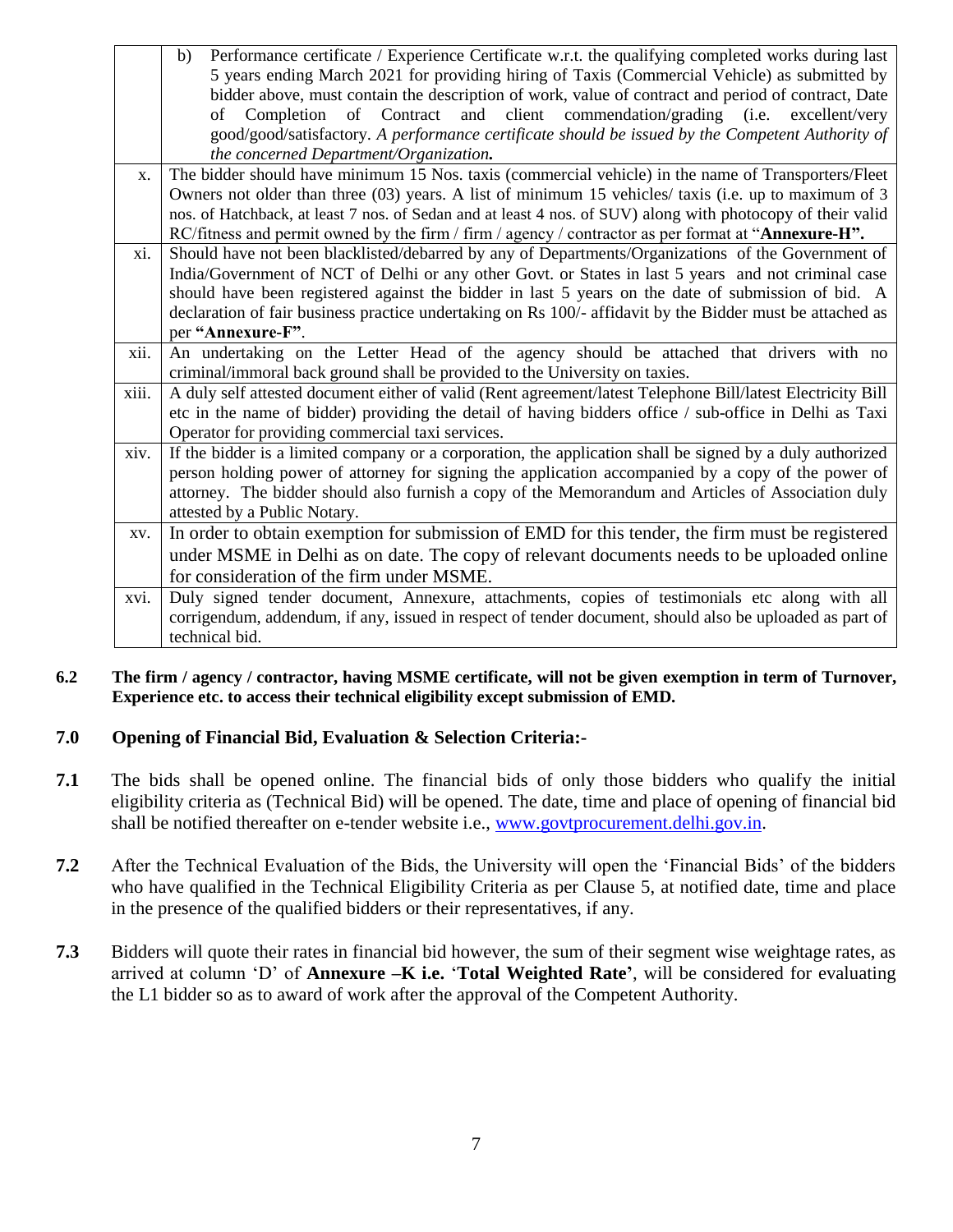**7.4** The weightage factor of the rate given in the bids for three variants of the vehicles for two types of usage will be, as mentioned below:-

| S.<br>No.    | <b>Item Description/Type/ Make of Vehicle</b>                                                                                                                                                                                  | <b>Vehicle</b><br>Weightage | <b>Usage Weightage</b> | <b>Total weightage</b><br>factor |
|--------------|--------------------------------------------------------------------------------------------------------------------------------------------------------------------------------------------------------------------------------|-----------------------------|------------------------|----------------------------------|
|              |                                                                                                                                                                                                                                | $\mathbf{A}$                | B                      | $C = AxB$                        |
| 1            | Hatchback AC like Indica/ Wagon R/Santro / Ritz/ Liva/<br>Swift/Eeco or equivalent (for 5 hrs/50 kms) (half day)                                                                                                               | 0.1                         | 0.2                    | 0.02                             |
| $\mathbf{2}$ | <b>Sedan AC</b> like Amaze/ Ameo/Aspire/Fiat Linea<br>/Varito/Vento/ Manza/ Verna/ Honda City/ Sunny/ Indigo/<br>Accent/ Desire/Etios/ Ford Eco sports/Maruti SX4/ Maruti<br>Ciaz or equivalent. (for 5 hrs/50 kms) (half day) | 0.6                         | 0.2                    | 0.12                             |
| 3            | <b>SUV AC</b> like Bolero/Xylo/Tata Safari/Aria/Ertiga/Lodgy/<br>Marazzo, Innova/ Scorpio or equivalent<br>(for 5 hrs/50 kms) (half day)                                                                                       | 0.3                         | 0.2                    | 0.06                             |
| 4            | Hatchback AC like Indica/ Wagon R/Santro / Ritz/ Liva/<br>Swift/Eeco or equivalent (for 8 hrs/80 kms) (Full day)                                                                                                               | 0.1                         | 0.8                    | 0.08                             |
| 5            | <b>Sedan AC</b> like Amaze/ Ameo/Aspire/Fiat Linea<br>/Varito/Vento/ Manza/ Verna/ Honda City/ Sunny /Indigo/<br>Accent/ Desire/Etios/ Ford Eco sports/Maruti SX4/ Maruti<br>Ciaz or equivalent. (for 8 hrs/80 kms) (Full day) | 0.6                         | 0.8                    | 0.48                             |
| 6            | <b>SUV AC</b> like Bolero/Xylo/Tata Safari/Aria/Ertiga/Lodgy/<br>Marazzo, Innova/ Scorpio or equivalent<br>(for 8 hrs/80 kms) (Full day)                                                                                       | 0.3                         | 0.8                    | 0.24                             |

- **7.5** Total weightage factor "C" will be calculated on the basis of multiplication of Vehicle Weightage "A" & Usage weightage "B".
- **7.6** The selection method for L1 bidder will be based on the basis of Total weighted rate in Financial Bid as mentioned at clause no. 6.3
- **7.7** The L1 bidder selected shall also be paid/given the extra charges for extra KM, extra HRs and Night Charges if any, only as per the rate stated at clause 6.8.

# **7.8 Rate for extra per KM, Extra per HR and for single night halt charges are fixed by the University as follows:**

| S.<br>No. | <b>Item Description/Type/Make</b><br>of Vehicle                                                                                                                                     | <b>Rates for Extra</b><br><b>Km</b> (Per Km)<br>(in Rs.) | Rates for extra<br><b>Hours</b><br>$(Per hr.)$ (In Rs.) | <b>Night halt charges of Driver</b><br>$(11:00 \text{ pm to } 05:00 \text{ am})$<br>(In Rs.) |
|-----------|-------------------------------------------------------------------------------------------------------------------------------------------------------------------------------------|----------------------------------------------------------|---------------------------------------------------------|----------------------------------------------------------------------------------------------|
|           | <b>Hatchback AC</b> like Indica/ Wagon R/Santro/<br>Ritz/Liva/Swift/Eeco or equivalent                                                                                              | 12                                                       | 50                                                      | 250                                                                                          |
|           | Sedan AC like Amaze/Ameo/ Aspire/Fiat<br>Linea/Varito/Vento/ Manza/Verna/Honda City<br>/Sunny /Indigo/Accent/Desire/Etios/ Ford Eco<br>sports/Maruti SX4/ Maruti Ciaz or equivalent | 15                                                       | 60                                                      | 250                                                                                          |
| 3         | <b>SUV AC</b> like Bolero/Xylo/Tata Safari/Aria/<br>Ertiga/Lodgy/ Marazzo, Innova/ Scorpio or<br>equivalent                                                                         | 18                                                       | 80                                                      | 250                                                                                          |

**7.9** The L1 rates and the rate given at clause no. 6.8 will be applicable throughout the period of contract, including extension (s) if any.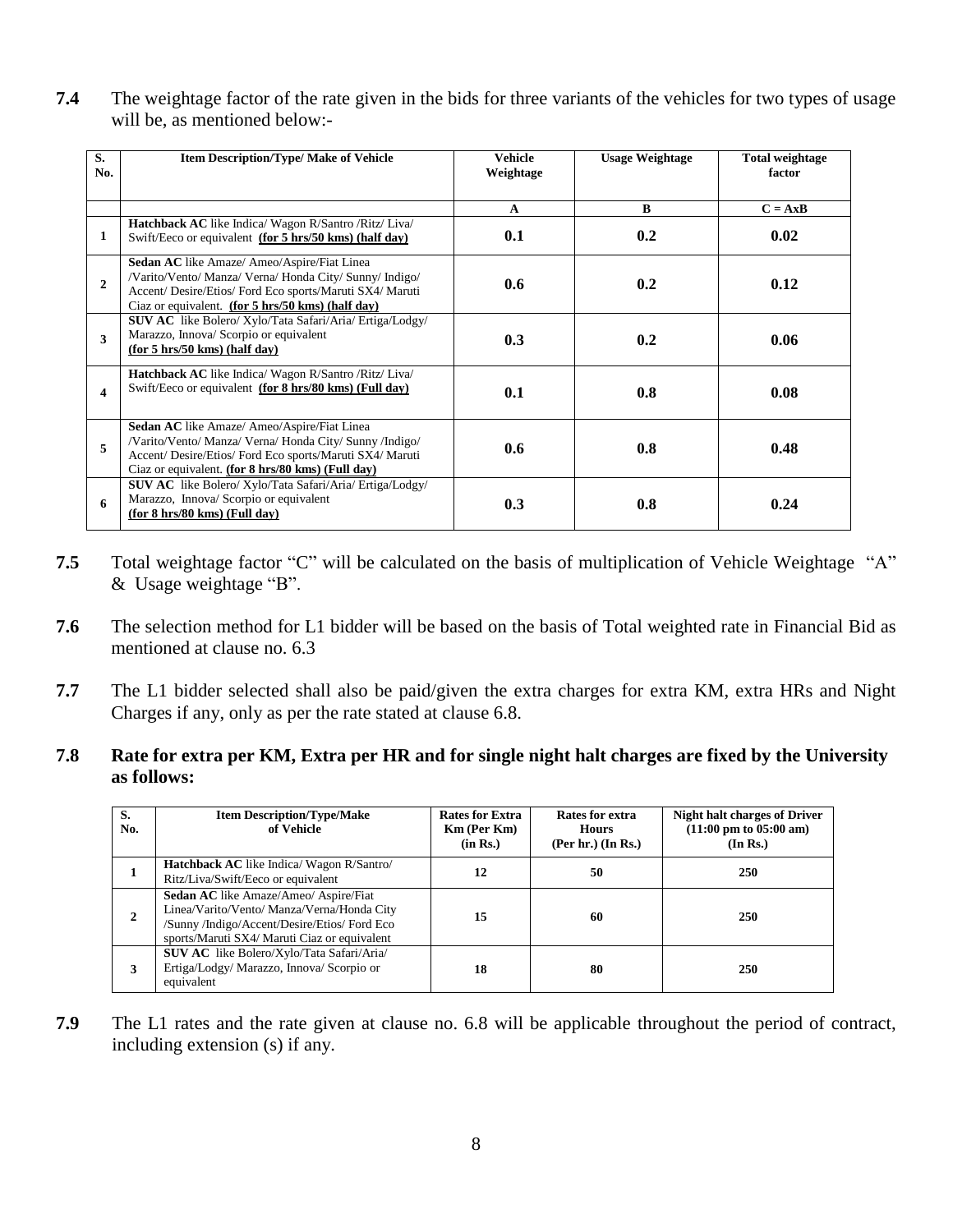# **8.0 Pre-Bid Meeting:-**

- **8.1** There shall be pre-bid meeting, which is proposed to be held in the Conference Hall, Examination Branch, Administration Block, Sector 16C, Dwarka, Delhi-110078, at 11.00 am on 28<sup>th</sup> April, 2022 for intending applicants in which any of their doubts in writing shall be clarified beside discussion or any other related issue proposed by the prospective bidders in writing.
- **8.2** Decision of the Committee after pre-bid meeting will be uploaded on the E-portal site. No representation shall be entertained after the pre-bid meeting.

# **9.0 Financial Bid:-**

- 9.1 The bidder shall quote unit / item rates in Indian rupees (INR), both in words and figures in each part of the financial bid only which shall be submitted online. No alterations in the form of tender, in the schedule of quantities or additions etc. shall be permitted. In case of difference between the rates of items written in figures and in words, the rates of items written in words shall be taken as correct. No changes in unit rates shall be allowed.
- **9.2** Taxes payable as per rules i.e. GST, State Taxes to the agency will be paid extra by the University. The Toll Taxes, Parking etc., paid during the plying of taxies, shall also be paid by the University only when it is authenticated by the University Officials/Guest availing the services of the Taxi/taxies.
- **9.3** The rates will be valid for 24 months from the date of acceptance letter submitted by the selected (L1) bidder. However, if there is extension (s) of the Contract by mutual consent, the rate, terms & conditions of the tender shall remain the same during the entire period of extension (s).

#### **10.0 General Terms & Conditions:-**

- 10.1 All information called for in the enclosed forms should be furnished against the relevant places in the forms. Even if no information is to be provided in a column, a "nil" or "no such case" entry should be made in that column. If any particular/query is not applicable in case of the bidder, it should be stated as "not applicable". The bidders are cautioned that supply for incomplete information called for in the application forms or deliberate suppression of any information may result in the bid being summarily disqualified. Bids received after the expiry of the stipulated date and time mentioned in the tender document will not be entertained.
- 10.2 The bid document should be legibly written. The bidder should sign each page of the bid.
- 10.3 Overwriting should be avoided. Correction, if any, should be made by neatly crossing out, initialling with date and rewriting. Pages of the eligibility criteria document are to be numbered. Additional sheets, if any added by the bidder, should also be numbered.
- 10.4 References, information and certificates from the respective clients certifying suitability, technical knowledge or capability of the bidder should be signed by officer of the client organization.
- 10.5 The bidder may furnish any additional information which he thinks is necessary to establish his capabilities to successfully complete the envisaged work. He is, however, advised not to furnish superfluous information. No information shall be entertained after submission of tender document unless it is called for by the University.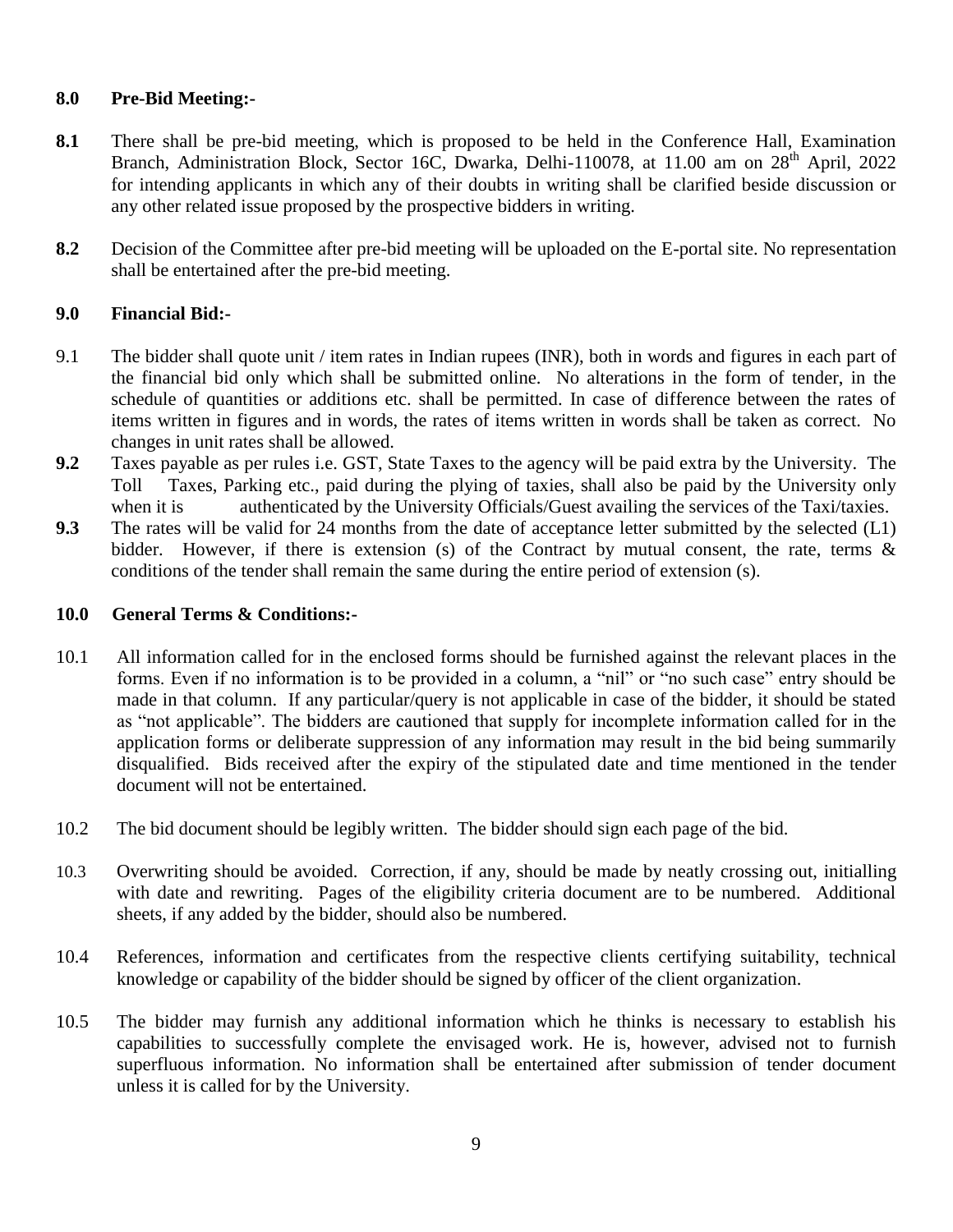- 10.6 Any information furnished by the bidder found to be incorrect either immediately or at a later date, would render him liable to be debarred from tendering/taking up of any work in GGSIPU.
- 10.7 The firm / agency / firm / agency / contractor shall indemnify the University against all other damages/charges for which the University may be held liable or pay on account of the negligence of the firm / agency / firm / agency / contractor or his staff or any person under his control whether in respect of accident/injury to the person or damages to the property of any member of the public or any person or in executing the work or otherwise and against all claims and demand thereof. The University shall not be responsible financially or otherwise for any injury to the driver or person deployed by the firm / agency / contractor during the course of performing the duties.
- 10.8 University will be under no legal obligation to provide employment to any of the personnel of the firm / agency / contractor after expiry of agreement period and the University recognizes no employeremployee relationship between the University and the personnel deployed by the firm / agency / contractor.
- 10.9 Person who is in Government service or an employee of this University should not be made partners to the contract by the firm / agency / contractor directly or indirectly in any manner whatsoever.
- 10.10 The successful bidder shall furnish a list of University employees related to him, if any, if the bidder shall obtain a contract with GGSIPU as a result of wrong tendering or other non-bonafide methods of competitive tendering, the University reserves the right to terminate the contract without any liability to the successful bidder.
- 10.11 University will have right to add, delete, modify any clause of the tender before award of the work.
- 10.12 While technical evaluation of the bid, University may ask the supporting documents in connection with uploaded documents against claim of technical eligibility by the bidder, if so required.
- 10.13 If the bidder is an individual, the application shall be signed by him above his full type written name and current address.
- 10.14 If the bidder is a proprietary firm, the application shall be signed by the proprietor above his full typewritten name and the full name of his firm with its current address.
- 10.15 If the bidder is a firm in partnership, the application shall be signed by all the partners of the firm above their full typewritten names and current addresses, or alternatively, by a partner holding power of attorney for the firm. In the latter case a certified copy of the power of attorney should accompany the application. In both cases a certified copy of the partnership deed and current address of all the partners of the firm should accompany the application.
- 10.16 If the bidder is a limited company or a corporation, the application shall be signed by a duly authorized person holding power of attorney for signing the application accompanied by a copy of the power of attorney. The bidder should also furnish a copy of the Memorandum and Articles of Association duly attested by a Public Notary.
- 10.17 Conditional tenders/bids shall be summarily rejected.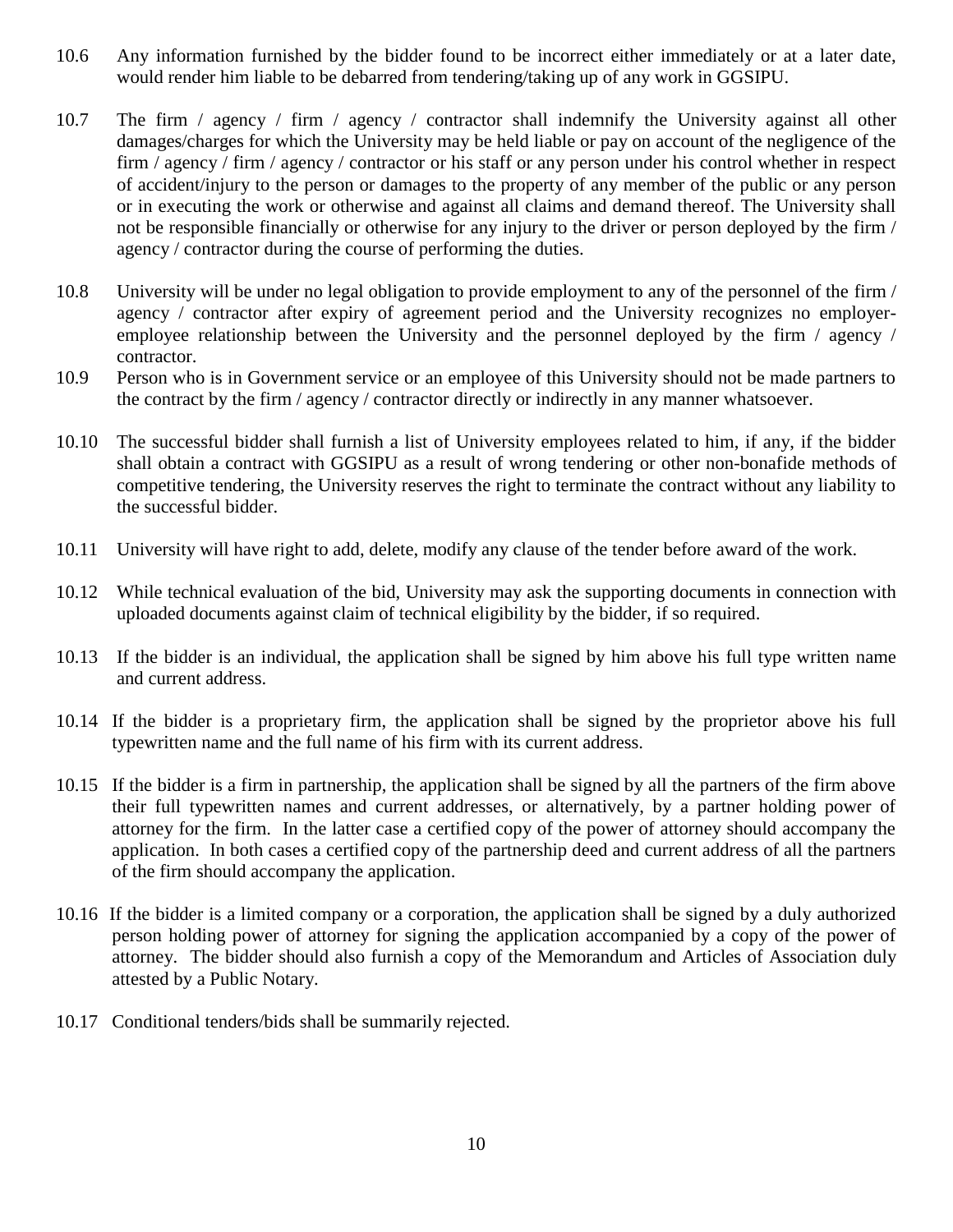# **11.0 Agreement & Validity of Rates:-**

- 11.1 The bidder will have to enter into regular agreement **"Annexure-I"** on the receipt of acceptance of the tender and shall abide by all the rules and regulations embodied therein. The contract will be initially for a period of **24 months**. However, the contract may be extended subsequently, on mutual consent, and on same terms and conditions for a period of not more than one year at a time (up to a maximum period of three year) on review of performance, depending upon the requirement and administrative convenience of the University as well as on the mutual consent of the agency / firm.
- 11.2 During the period of contract including the period of extensions, if any, the rates will not be revised on any pretext. The prospective firm / agency / contractor may quote the rates accordingly taking into consideration of this aspect.
- 11.3 The successful bidder will have to sign an agreement on a non judicial stamp paper of Rs.100/-. The necessary fees, stamp paper, etc. required for completing the agreement have to be borne by the bidder.
- 11.4 Income tax, GST, TDS and any other tax at the rates in force during the period of contract that will be in force from time to time shall be recovered / deducted from the released payment amount.

# **12.0 Performance Security**

- 12.1 The Performance Security of 5% of the estimated cost of tender work will be deposited by the successful bidder within the 10 days of the award of Contract. The Performance Security shall be accepted in the following form and shall be in favour of "Registrar, GGSIPU", payable at Delhi with a validity of months as under :
	- a) Fixed deposit receipt (FDR) of a nationalized bank (valid for 27 months from the award of work) OR
	- b) Bank Guarantee (As per **Annexure-G**) (valid for 27 months from the award of work).

However, if the contract of the selected bidder is extended further, the selected bidder shall be required to extend the period of FDR/Bank Guarantee for a period of three months over and above the period of extension (s).

- 12.2 In case of non submission of Performance Security along with the Agreement within specified time, the earnest money may be forfeited and the successful bidder may be debarred / blacklisted after the approval of the Competent Authority.
- 12.3 In the event of any breach or negligence or non-observance of any condition of contract or for unsatisfactory performance or for non-acceptance of the work order, the Performance Security as deposited by L1 bidder may be withheld / forfeited, **wholly or partially**, by order of the Competent Authority. However, on expiry of the contract, such portion of the withheld performance security, as considered by University sufficient to cover any incorrect or excess payments made on the bills to the firm, shall be retained until the final audit on the account of firm's bill has been received and examined**.**
- 12.4 In case a fixed deposit receipt/ Bank Guarantee of any bank as furnished by the successful bidder to the University in form of the Performance security and if the Bank shows inability to make payment to the University against the said instrument, the loss incurred thereby shall fall on the successful bidder and the successful bidder shall forthwith on demand furnish an additional performance security in lieu of earlier one to the University so as to make good the deficit else the agency / firm may be debarred / blacklisted for further participation in tendering.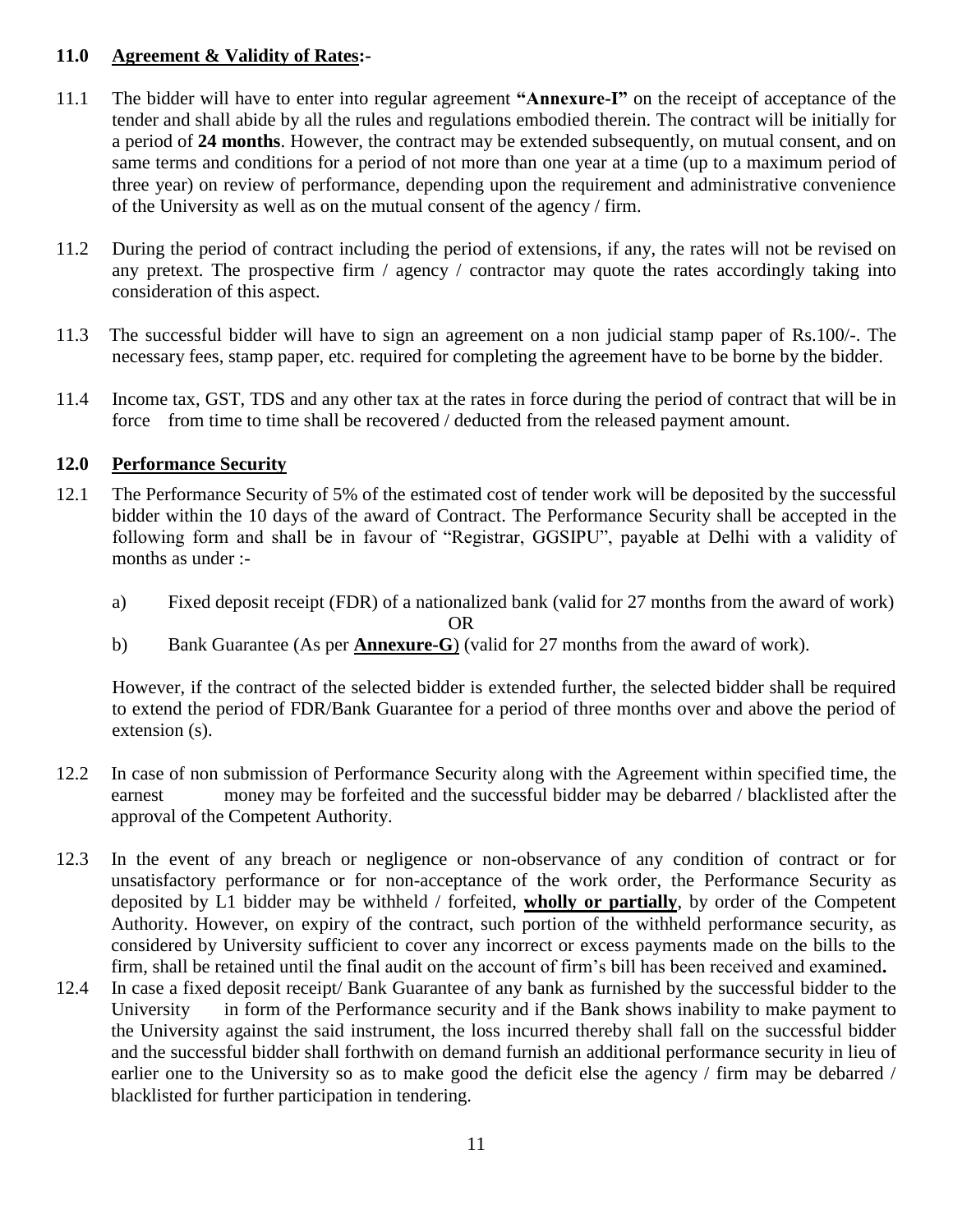12.5 Any loss to the University due to the negligence/lapse on the part of the agency/firm shall be borne by the agency/firm. Alternatively, the amount of loss will be deducted from the amount payable to the agency.

# **13.0 Services provided by the Firm / agency / contractor:-**

# 13.1 **Taxis (Commercial Vehicles)**

- i. Should have valid permit to run in Delhi/NCR.
- ii. Should be registered in the name of firm or its proprietor and be GPS enabled.
- iii. Should be in excellent condition mechanically as well as get up/appearance wise / its outer body / interior / upholstery etc. and be decent looking and well maintained.
- iv. The vehicle, as provided, should not be older more than three (03) years.
- v. The vehicle, as provided, should not be run more than 1,00,000 KMs.
- vi. On the basis of the detail of vehicles required by the University, the agency will have to provide the confirmation of bookings alongwith the name of drivers, vehicles no. etc. by SMS/email to the General Administration Department and the user/users before 02 hrs. of start of journey on day to day basis.
- vii. The Firm / agency / contractor will have to provide the replacement of Driver/vehicle in case of any eventuality. The University has the right to ask the Firm / agency / contractor for removal of any Driver, who is not found competent or disciplined or well behaved.
- viii. In case of breakdown or immobility of the provided vehicle, the firm / agency / contractor shall replace/substitute the breakdown vehicle immediately. If not possible, then facilitate the client with other hired vehicle from Ola / Uber etc. at the cost of agency so as to drop the client at his / her designated destination without delay. Simultaneously, the agency will also arrange another substitute vehicle at the destination point for his/ her return journey timely. If agency fails to provide the substituted vehicle, concern user has the right to hire vehicle from any other sources at the expense of the firm / agency / contractor along with penalty, as stands due.
- ix. If the firm / agency / contractor fails to provide the vehicles as desired by University  $\&$  sends a higher category of vehicles in this cost, the rate applied to the vehicles desired by the University will be paid, No extra payment will be made.
- x. Vehicles provided to the University should bear Registration Numbers and should have comprehensive insurance and Drivers so provided with the vehicles shall have commercial LMV Driving Licence and Badges.
- xi. The vehicles should conform to the Pollution norms prescribed, if any, by the Transport Department of Government of NCT of Delhi or any other law enforced by state transport department for national permit vehicles.
- xii. All taxis (commercial vehicle) shall carry first-aid-box, tissue paper, Stepney, toolbox etc.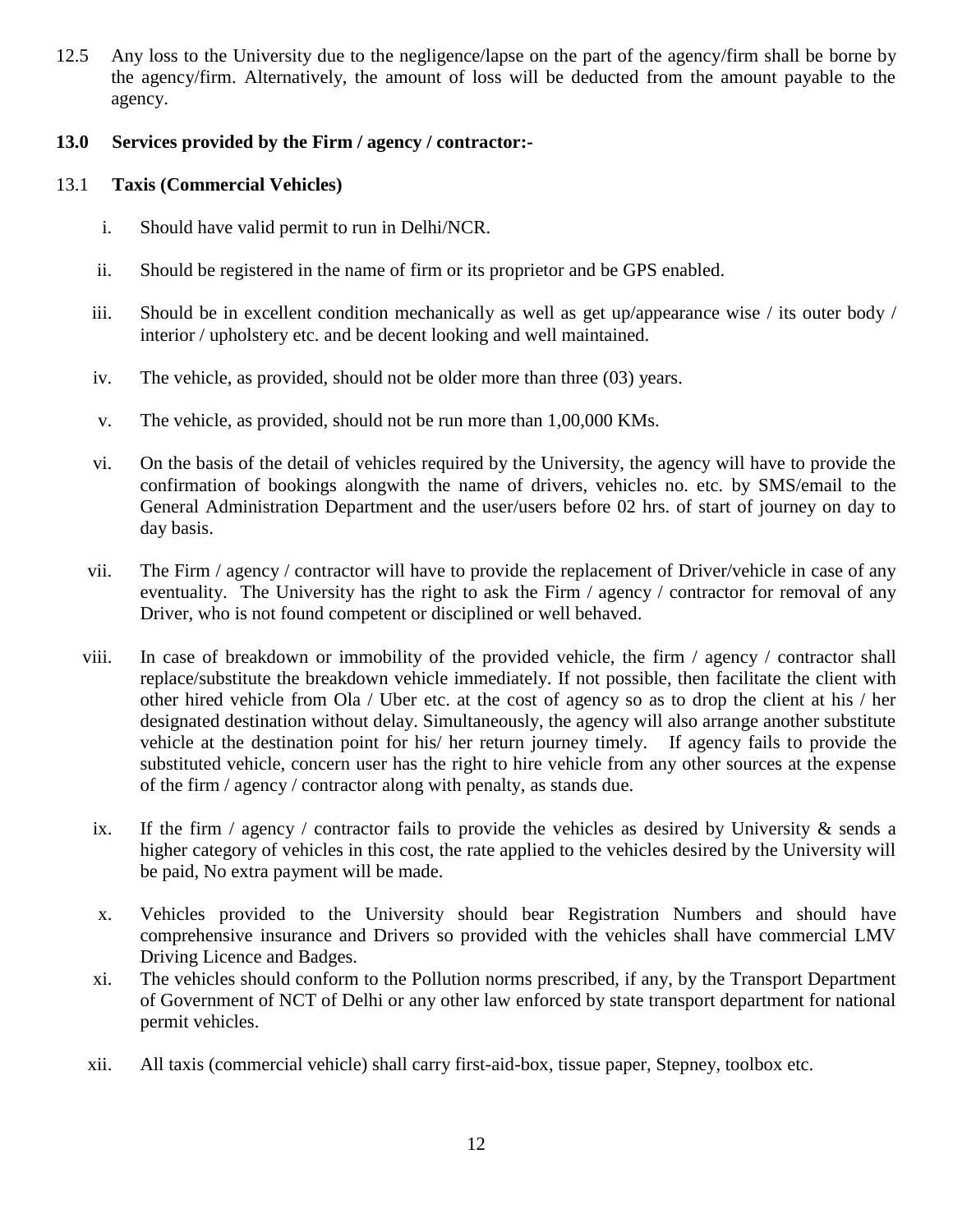- xiii. The firm / agency / contractor shall not employ any person who has not completed eighteen years of age.
- xiv. Declaration from the agency on their Letter Head stating that the drivers provided are of Good Character, vetted by Police for security, have valid driving license and are aware of the roads of Delhi will be provided to the University after Award of Contract.
- xv. The firm / agency / contractor should be in a position to cater to the additional vehicle requirement of the University in emergency at a short notice of two (02) HRs or less.

# 13.2 **Duties of Drivers (with Valid License):**

- i. Driver on duty must carry **Valid Driving License** alongwith other relevant documents of the vehicle, always with them.
- ii. The drivers must be decently dressed, proficient in speaking local languages, well mannered, Courteous with proven integrity, healthy personnel habits. In the event of misbehaviour on the part of driver, University may impose due penalty or as deemed fit on the firm/agency. The drivers should not have any criminal/immoral background on him. Any such criminal/immoral background interrupt the service of the University due to Police / Law enforcing agency interference etc, due penalty or as deemed fit by the University may be imposed on the firm / agency / contractor. Besides, such drivers may also be barred from performing duties for University.
- iii. The driver should be well conversant with roads and routes of Delhi NCR and any other place of duty and his operation and functions shall be governed as per Motor Vehicles Act and Rules.
- iv. The driver should always strictly follow traffic rules and regulations, so as to ensure safety of passengers. In case of traffic rule violation driver / agency will pay the penalty.
- v. The driver should carry enough cash to pay for toll tax, parking charges, fuel and other incidental expenditure.
- vi. All the drivers will have to be provided with mobile phones at the cost of the firm / agency / contractor.
- vii. Driver will has to call the user after reaching at the reporting / pick up point at the given time.
- viii. Driver has to inform about time  $\&$  meter reading at starting  $\&$  closing of journey to user of the taxi.
- ix. The taxi and driver shall remain available all the time as per duty roster and shall not leave place of duty without prior permission. In case of any emergency/unforeseen situations, the driver may seek permission of the user.
- x. Driver should take the signature, name & phone numbers of user / customer on the duty slip after the completion of the journey.

### **14.0 Special Terms & Conditions:**

14.1 The University will not be responsible for any challan, loss, damage or any accident of the vehicle or to any other vehicles or for the injury to the driver or to any other third party. The loss or damage or legal expenses on this account shall be borne by the firm / agency / contractor.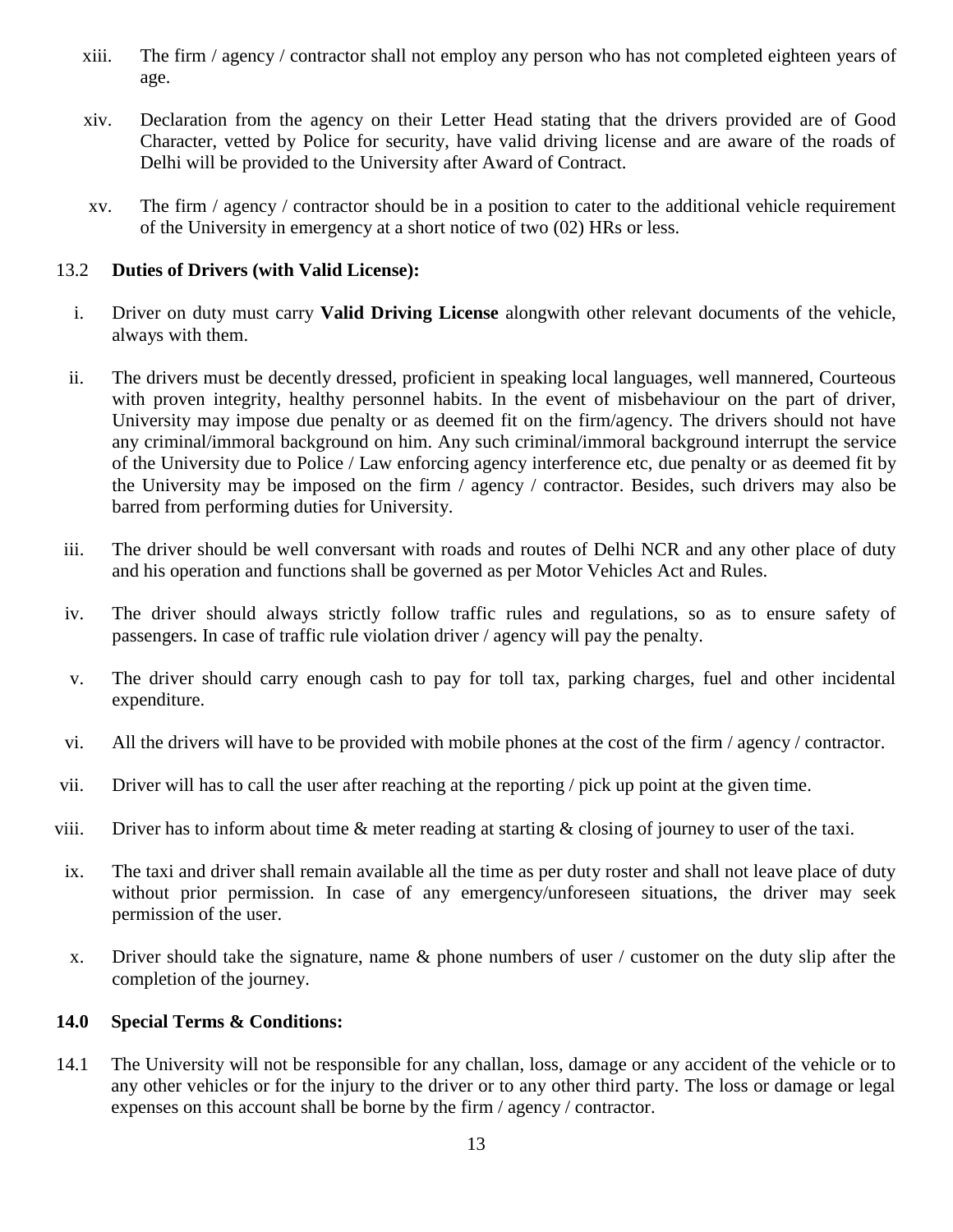- 14.2 There is no guarantee of hiring of any minimum number of vehicles. However, the firm / agency / contractor shall have to provide as many vehicles as may be required by the University.
- 14.3 The firm / agency / contractor shall maintain an office with adequate staff and working telephone facilities to facilitate the University for Communication round the clock.
- 14.4 The firm / agency / contractor shall be responsible for overall maintenance of the vehicles as provided by him. All the vehicles provided should be in good running condition and should not be older than three (03) years.
- 14.5 Operation and function of vehicles and Drivers shall be governed by Motor Vehicles Act/Motor Vehicles Rules and Delhi Motor Vehicles Rules and these shall be the responsibility on the part of the firm / agency / contractor.
- 14.6 Parking, Taxes and Toll Taxes will be paid extra by producing the verified bills from the user.
- 14.7 All charges towards repair/service, salary of the drivers/helpers, petrol/diesel/CNG expenses as well as any other expenses incidental on operation and maintenance of the hired vehicle(s) would be borne by the firm/agency.
- 14.8 In case the price of petrol/diesel/CNG products etc. increases or decreases, the rates offered will not be changed. No escalation will be considered till the completion of the contract.
- 14.9 No mileage will be allowed to drivers for lunch / breakfast or for filling of petrol/diesel/CNG/LPG etc.
- 14.10 The agency will ensure that the fuel tank of vehicle provided is fully filled up before sending the vehicle for duty.
- 14.11 The EMD/Performance security will stand forfeited if the successful bidder withdraws the tender after award of work / notifying the rates, refuses to accept the tender or violate any other terms and conditions of the tender.
- **15.0 Calculation of time & mileage, Duty Slips, Summary sheet & other documents to be enclosed with bills for payment:-**
- 15.1 The calculation of time & mileage shall be from the **"reporting point**/**pick-up"** to the **"relieving point/releasing point / drop point"**.
- 15.2 **Reporting/ Relieving point** for any vehicle hired by the University may be anywhere in Delhi, NCR or as directed by the University.
- 15.3 Usage of vehicle (i.e. Full Day or Half Day), for the purpose of payment of billing, will be determined on the basis of actual usage of vehicle whichever would be economical / cost effective to the University, considering the payment for extra mileage and time too, if so required.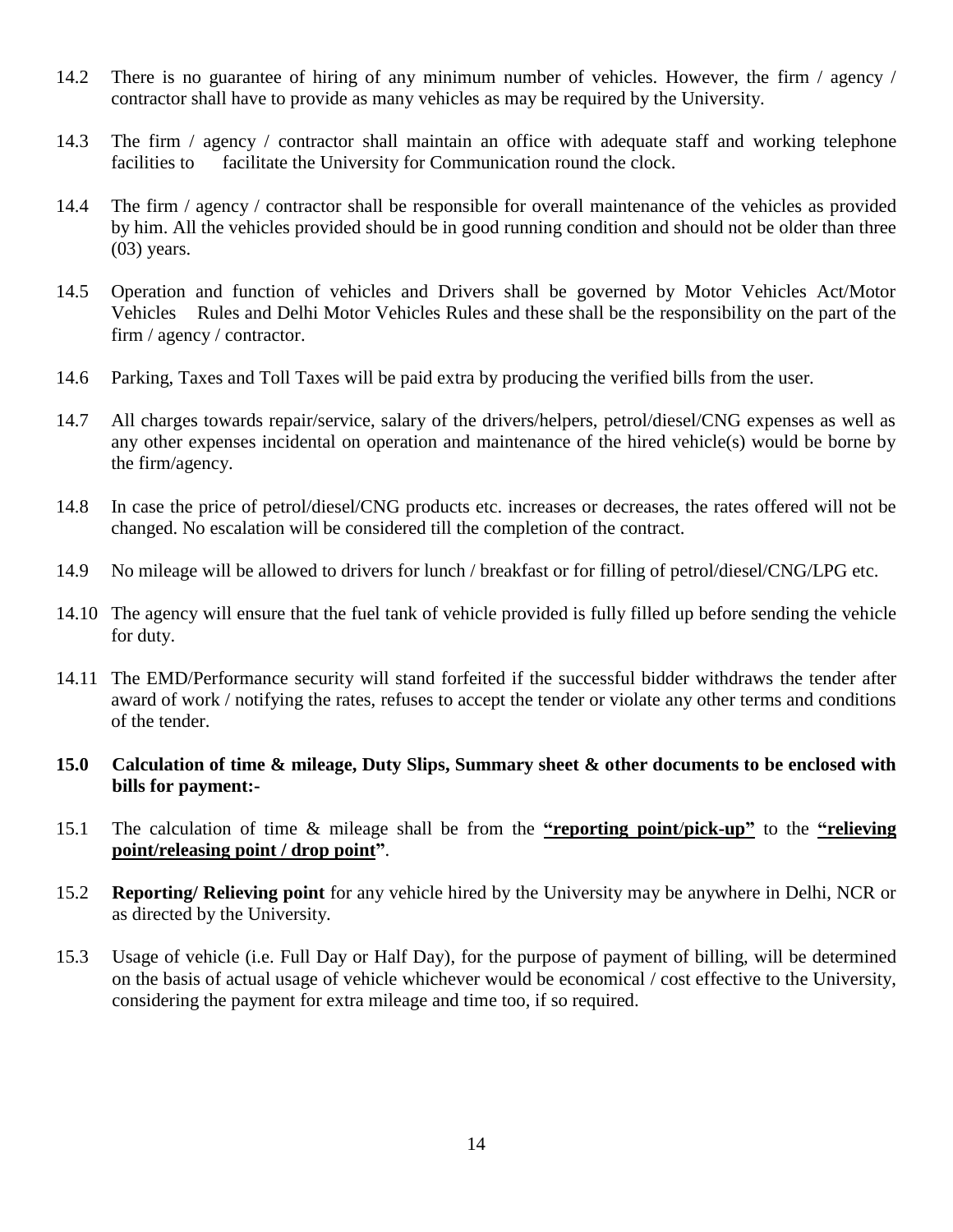# 15.4 **Duty Slips / Movement Slips**

- 15.4.1 Vehicles hired/engaged for the activities stated in clause 2.4 above, details of starting /closing time and kilometres should be recorded as per Clause 16.0 above in the duty slips and got signed by individual user.
- 15.4.2 No "duty slip" shall be entertained unless and until it is signed/certified/verified by the concerned taxi user or University officer/Requisitioner.
- 15.4.3 In case, if user is outside officer and his / her signature is left to be taken on duty slip, the authorised person of the agency will coordinate with the concerned branch officer / requisitioner of the University and get the duty slip verified by them.
- 15.4.4 The Duty Slips to be printed by the vendor as per "**Annexure** –**J**" & should clearly indicate:
	- i. Driver's name & his phone number
	- ii. The full / complete registration number of the vehicle
	- iii. Type of vehicle and mode of hire (Hutchback / Sedan / SUV)
	- iv. Meter reading and time of the starting of the journey at the point of reporting/pickup point.
	- v. Meter reading and Time of the termination of the journey at the point of relieving
	- vi. Signature, Name & phone number of taxi user/University officer/Requisitioner.
	- i. Toll Tax/parking slips/passenger tax also be signed by the taxi user or University official/authenticate person otherwise no payment will be made on this accounts except online payments directly made by the agency.
- **15.5 No advance payment** will be made. Payment will be released within 90 days after submission of bills along with duly signed  $\&$  complete duty slips  $\&$  other relevant documents as per approved rates, term & conditions of agreement.
- 15.6 **The bills, in Duplicate,** should be made date-wise by the firm / agency / contractor and submitted to the Registrar, GGSIP University twice in a month along with signed / certified duty slips and Toll Tax, Passenger Tax & parking slips etc. in original and summery sheet of the Duty slips and claims.
- 15.7 The firm / agency / contractor while raising the bills should clearly mention that the rate charged/quoted and usage/purpose as detailed in clause 2.4.
- 15.8 The University will deduct Income Tax at source as per provision of Income Tax Act from the firm / agency / contractor at the prevailing rates. PAN No. and GST No. should be quoted on the body of the bills.
- 15.9 No overwriting in the duty slip and bill is acceptable, if any change in the time/mileage, the counter signature of the user is to be recorded.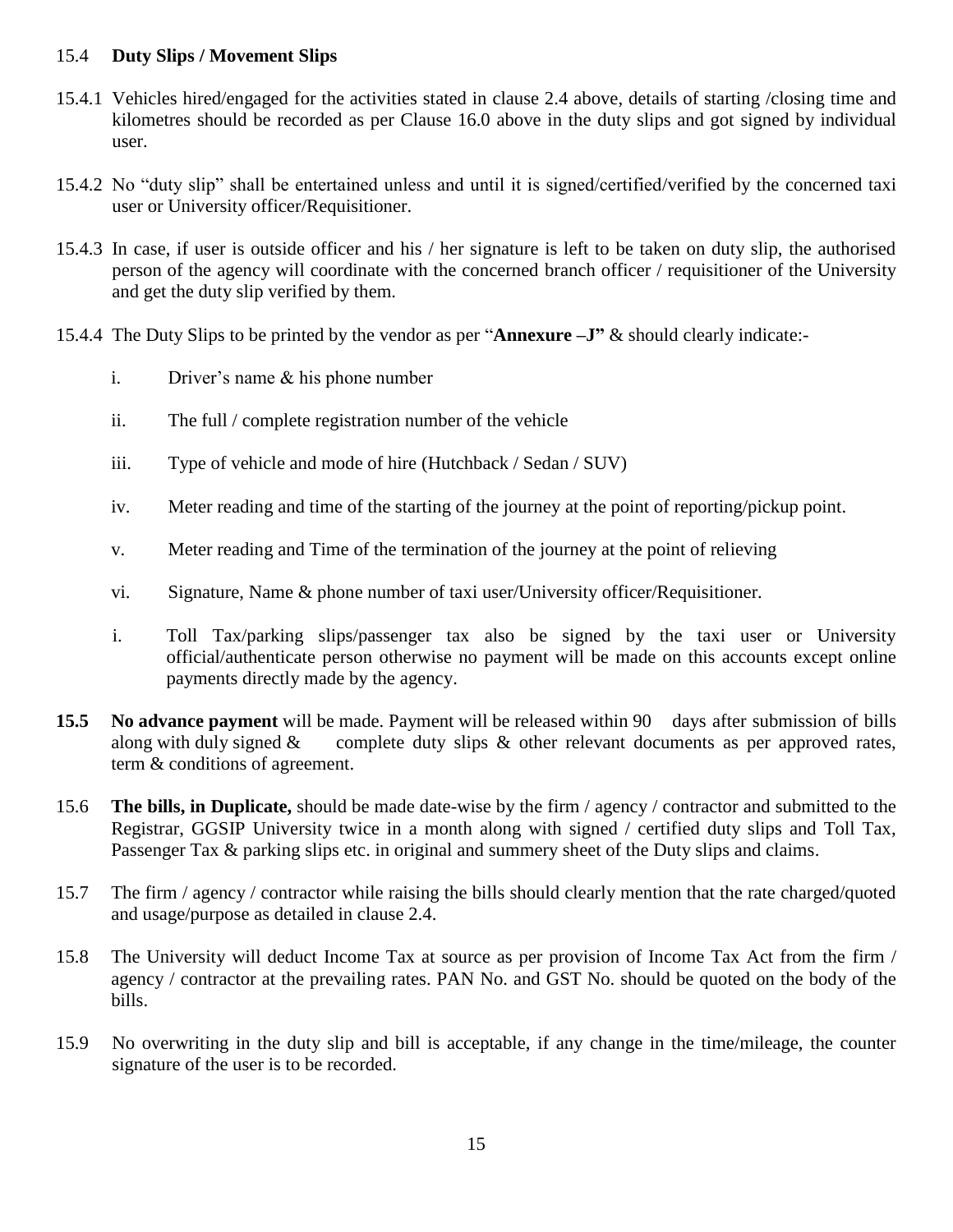15.10 In any occasion, it is found that the driver of any vehicles has made wrong entries in the duty slips relating to time and km reading of start or closing of duty/journey, the firm / agency / contractor shall be responsible for the same. The office reserves the right to withhold the payment of such booking of vehicle.

# **16.0 Penalties**

16.1 Successful firm / agency / contractor stands liable to be imposed penalty at the given rate for the following nature of defaults/shortcomings, deficiencies in services rendered or non-adherence of respective clause of tender,:-

| Sl. No.                    | Nature of defaults / shortcomings/ deficiencies      | <b>Amount of Penalty to be Imposed</b>              |  |  |
|----------------------------|------------------------------------------------------|-----------------------------------------------------|--|--|
|                            | rendered/<br>non-adherence<br>service<br>of<br>in    |                                                     |  |  |
|                            | respective clause of tender                          |                                                     |  |  |
| (i)                        | Refusal to provide the vehicle                       | Rs. 4000/- per default                              |  |  |
| $\overline{(\mathrm{ii})}$ | Providing Private vehicle in lieu of Commercial      | Rs. 2000/- per default                              |  |  |
| (iii)                      | Delay in providing the vehicle at the given time     | Rs. 100/- for each 15 minutes of delay              |  |  |
| (iv)                       | Not to Provide substitute vehicles in case of        | Actual hire charges from other sources & no         |  |  |
|                            | breakdown, immobility of vehicle provided            | payment will be provided for the said booking       |  |  |
| (v)                        | Delay in sending booking information (at least 02    | Rs.200/- per default                                |  |  |
|                            | hrs prior to duty)                                   |                                                     |  |  |
| (vi)                       | Misbehave by the Driver                              | Rs.500/- per default after receiving the written    |  |  |
|                            |                                                      | complaint from user.                                |  |  |
|                            |                                                      | Further, concerned/same driver will not be          |  |  |
|                            |                                                      | assigned duty for the University by firm / agency / |  |  |
|                            |                                                      | contractor, failing which a penalty of Rs. 5000/-   |  |  |
|                            |                                                      | shall further be imposed on per occasion            |  |  |
| (vii)                      | Violation of any Law / Rules under Motor Vehicle     | Rs.5000/- per default                               |  |  |
|                            | Act, like non availability of Driving License,       | Such drivers should also be barred to perform       |  |  |
|                            | Invalid Driving License, Invalid Vehicle Permit,     | duties in University                                |  |  |
|                            | Valid, Non availability of RC / Insurance / PUC      |                                                     |  |  |
|                            | etc.                                                 |                                                     |  |  |
| (viii)                     | Interruption of services by Police / Law enforcing   | Rs.5000/- per default                               |  |  |
|                            | agency interference etc. due to indulge of driver in | Such drivers should also be barred to perform       |  |  |
|                            | any criminal/immoral activity or background          | duties in University                                |  |  |
| (ix)                       | Violation/breach of any of the condition of the      | Rs. 1000/- per default                              |  |  |
|                            | tender/contract/agreement, not mentioned in the      |                                                     |  |  |
|                            | giving category of penalty.                          |                                                     |  |  |
| (x)                        | Repetition of Violation/breach of any of the         | Will be viewed seriously & Tender / Contract        |  |  |
|                            | condition of the tender/contract/agreement           | may be Terminated / forfeiture of Performance       |  |  |
|                            |                                                      | Security, as deemed fit to the University           |  |  |
| (xi)                       | Unpleasant & Poor running condition of Vehicles in   | Rs.1000/- per default                               |  |  |
|                            | term of sitting comfort and / or cleanliness         |                                                     |  |  |
| (xii)                      | Non working of AC in the hired Vehicle               | 50% of Bill amount of that Vehicle                  |  |  |
| (xiii)                     | Running KMs of Vehicle are more than 100000          | 100% of Bill amount of that Vehicle                 |  |  |
|                            | <b>KMs</b>                                           |                                                     |  |  |
| (xiv)                      | Vehicle is older than three (03) years               | 100% of Bill amount of that Vehicle                 |  |  |

16.2 Penalty towards default at the end of agency or its driver will be communicated to the agency with a direction to deposit the due amount of penalty in the Finance & Accounts Branch of the University and submit the receipt of deposition (GAR) to the General Administration Branch for records within three (03) days from the communication. In case, if the agency fails to comply the same, the due amount of penalty will be adjusted from the running bill(s), as stands payable.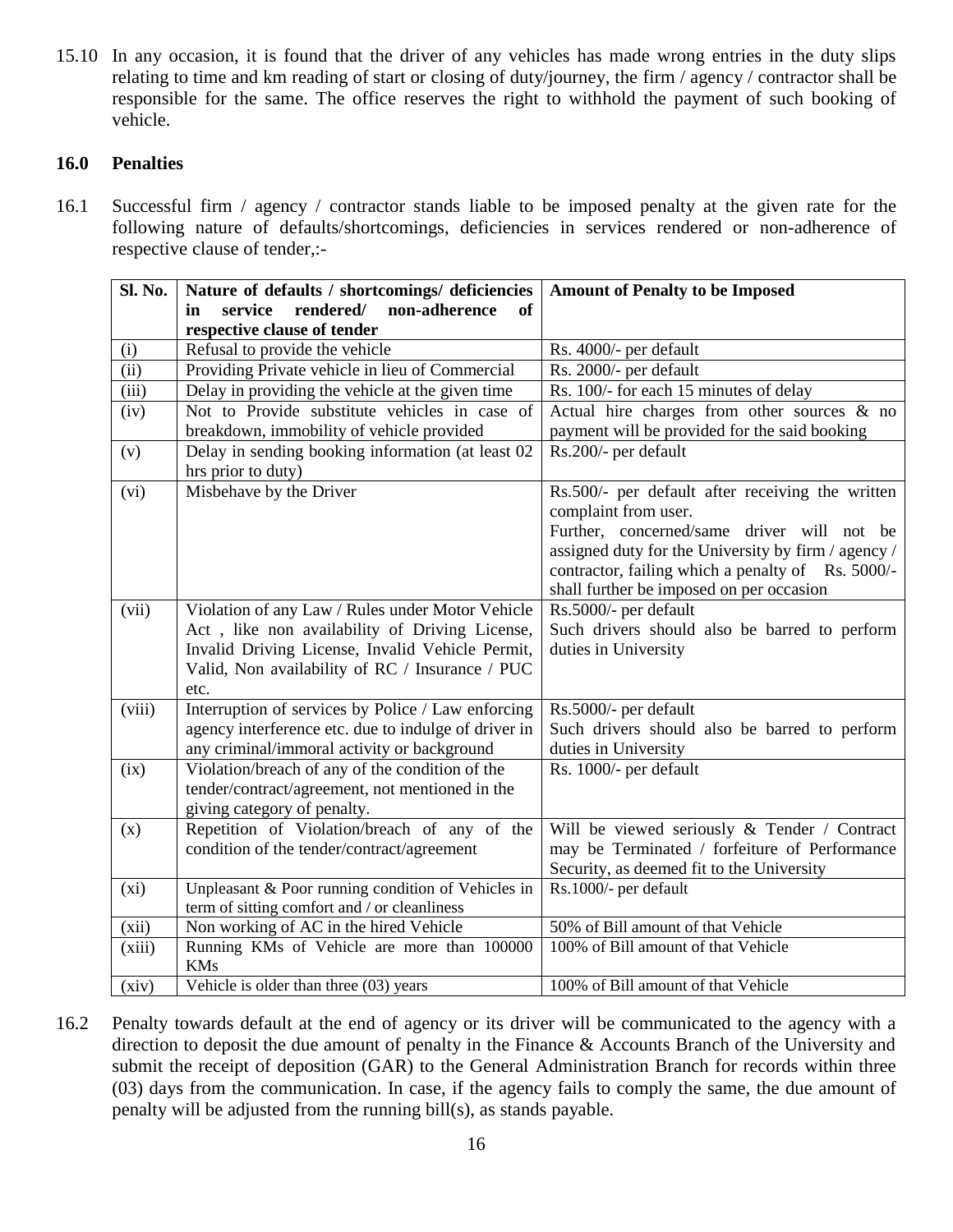# **17.0 Termination of Contract & Arbitration**

- i. If the firm / agency / contractor fails to fulfil his obligations of the contract at any time during the contract period and/or on persistent complaints of users, related to vehicles, drivers, services, University shall have the power to terminate the contract and in that case the Performance Security deposited by the firm / agency / contractor shall be forfeited and/or the right to debar the vendor for a period of five (5) years to participate in any tender of the University. The decision of Hon'ble Vice Chancellor, Guru Gobind Singh Indraprastha University in this regards would be final and binding.
- ii. In the case of dispute or differences arising out of or in a way concerning the agreement shall be referred to the Arbitration by sole Arbitrator as per the provision of Arbitration & Conciliation Act, 1996. The Arbitrator shall be nominated by Hon' able Vice Chancellor, Guru Gobind Singh Indraprastha University, Delhi. The award of the arbitrator shall be final and binding on the parties.
- iii. The vehicle should be insured in all respects by the firm. In case of any accident or theft etc. all the claims arising out of it will be met by the agency and University shall not be responsible for any claim.
- iv. The hired vehicle with the driver would be placed at the disposal of the University as and when required. The University would be free to use the hired vehicle in any manner for carrying official, material etc, as per requirement and the firm/agency will not have any objection to it.
- v. The successful firm / agency / contractor shall not engage any sub-firm / agency / contractor or transfer the contract to any other person/firm/agency in any manner. The firm / agency / contractor shall not be permitted to transfer their rights and obligations under the contract to any other person/organization or otherwise.
- vi. Any dispute shall be subject to the Delhi jurisdiction.
- vii. The University reserves the right to reject any or all the tenders without assigning any reason thereof.
- viii. The University reserves the right to cancel the contract at any time without assigning any reasons, whatsoever.
- ix. Without prejudice to any of the rights or remedies under this contract if the successful bidder dies, the University shall have the option of terminating the contract without compensation to the legal heir of the successful bidder.

**\*\*\*\*\*\*\*\*\*\*\*\*\*\***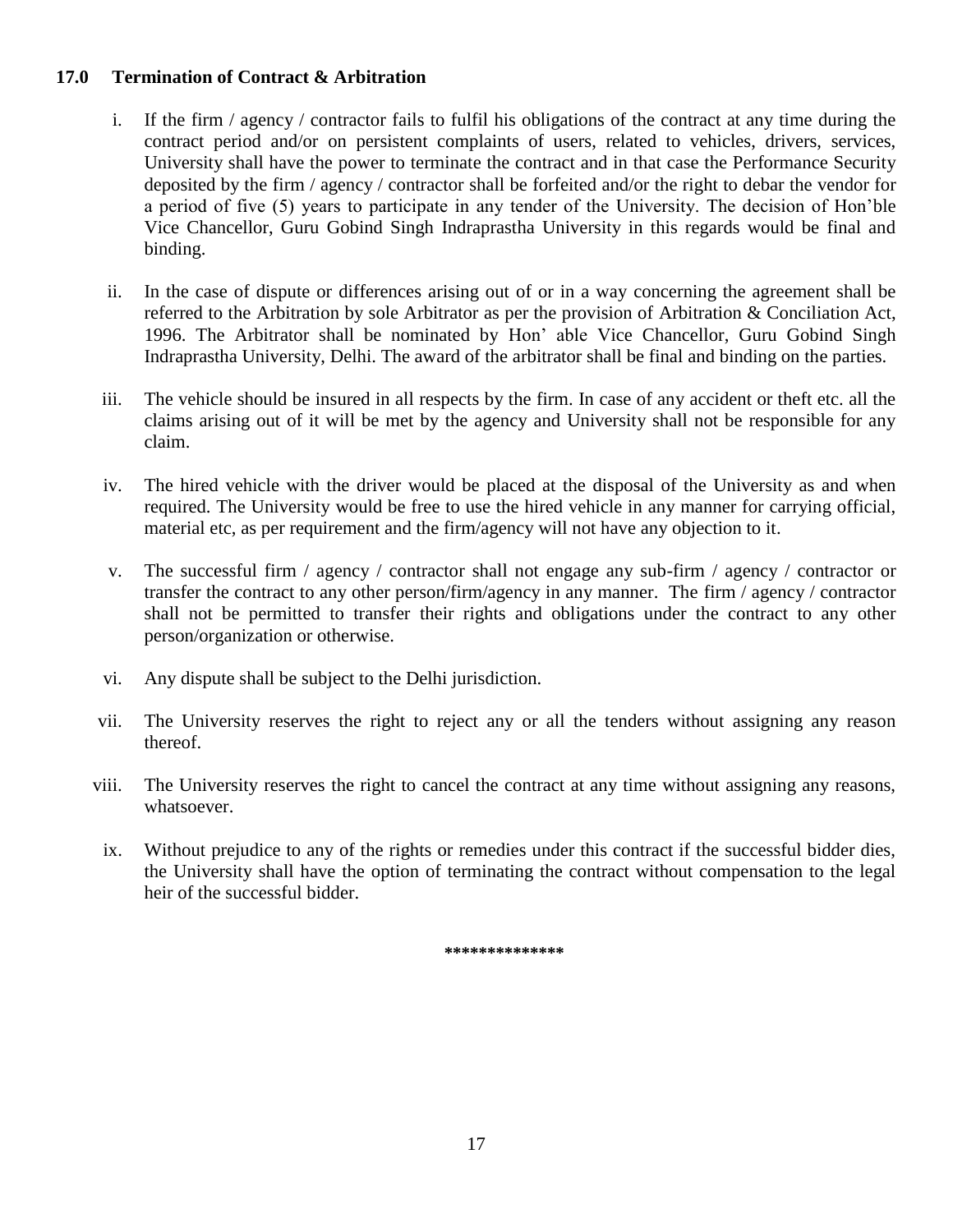# **SECTION -II**

# **Annexure – A**

# **LETTER OF TRANSMITTAL**

Date:

To

**The Registrar** GGS IP University Sector 16C, Dwarka, New Delhi -110078

Tender no. : **Dated** 

**Sub: Submission of Tender Document for "Engagement of Agency for the purpose of Hiring of Taxis (commercial vehicle) on requirement basis for the usage of Guru Gobind Singh Indraprastha University".**

Sir,

Having examined the details given in Tender document for the above work, I/we hereby submit the relevant true & correct information:-

- 1. I/we hereby certify that all the statements made and information supplied in the enclosed Annexure /Forms accompanying statement are true and correct.
- 2. I/we have furnished all information and details necessary for eligibility and have no further pertinent information to supply.
- 3. I/we also authorized the GGSIPU to approach individual, employers, firms, and corporation to verify our competence and general reputation.
- 4. I/we have read and examined the NIT, all terms & conditions are acceptable to me as mentioned in the tender document.
- 5. Having read the terms and conditions of the above-mentioned tender and services to be provided, we undersigned, offer to provide light commercial vehicle in conformity with the conditions of contract and specifications for the sum shown in the schedule of prices attached herewith in separate sealed cover and made part of this bid.
- 6. We undertake, to enter into agreement within one week of being called upon to do so and bear all expenses including charges for stamps etc. and agreement will be binding on us.
- 7. If our Bid is accepted, we will obtain the bank guarantees from a Scheduled Bank for a sum as mentioned in this tender document for due performance of the contract.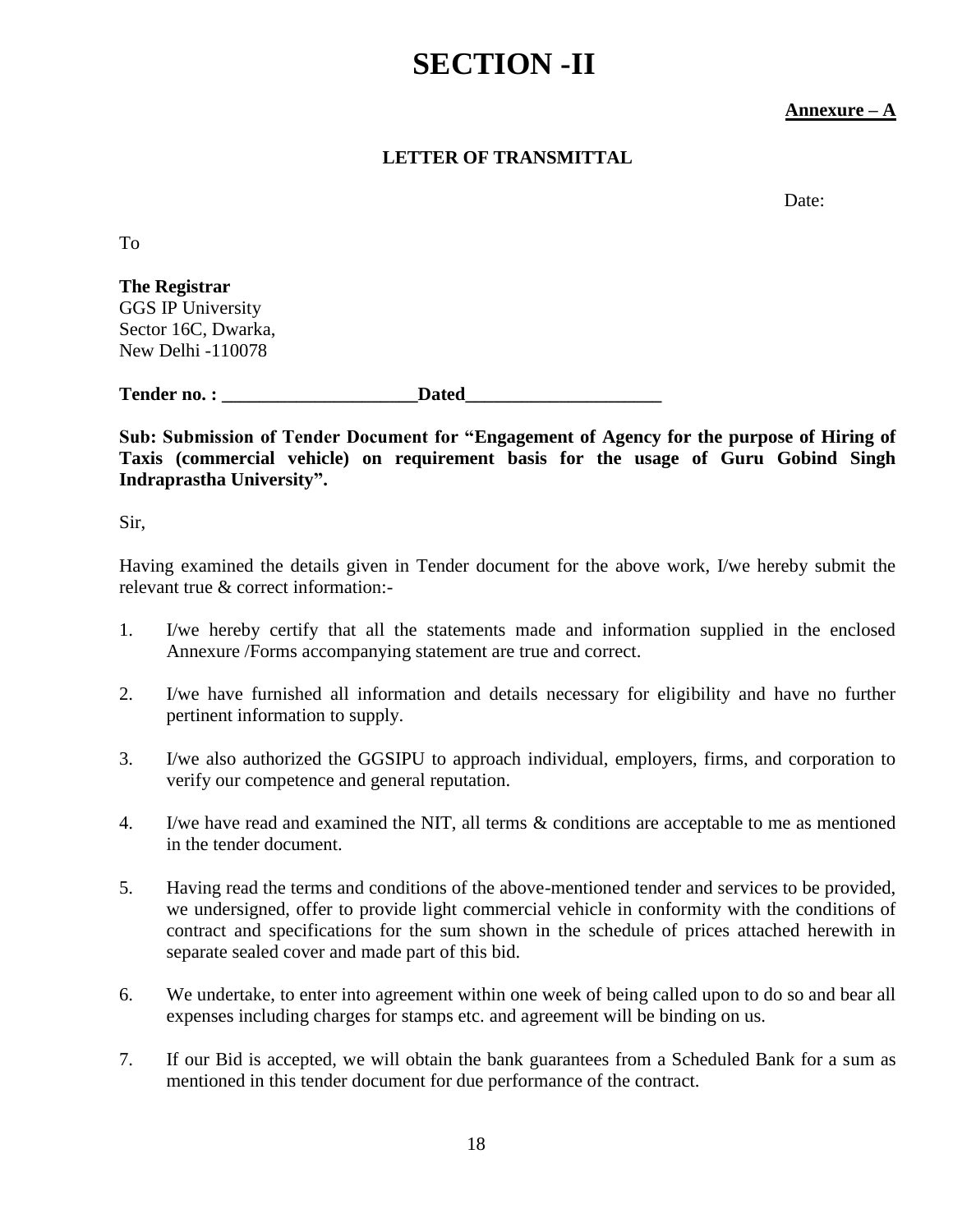- 8. We agree to abide by this bid for a period of 75 days from the date fixed for bid opening and it shall remain binding upon us and may be accepted at any time before the expiry of that period.
- 9. Until an agreement is signed and executed, this bid together with your written acceptance thereof, in your notification of award shall constitute a binding contract between us.
- 10. Bid submitted by us are properly sealed and prepared so as to prevent any subsequent alteration and/or replacement.
- 11. We understand that you are not bound to accept the lowest or any bid, you may receive.
- 12. GGSIP University reserve the right to cancel the tender without assigning any reason.
- 13. GGSIP University reserves the right to reject any or all tenders without assigning any reasons whatsoever.

**Place Name & Signature(s) of Bidder(s) with seal of the Firm**

**Date** Name of Bidder(s)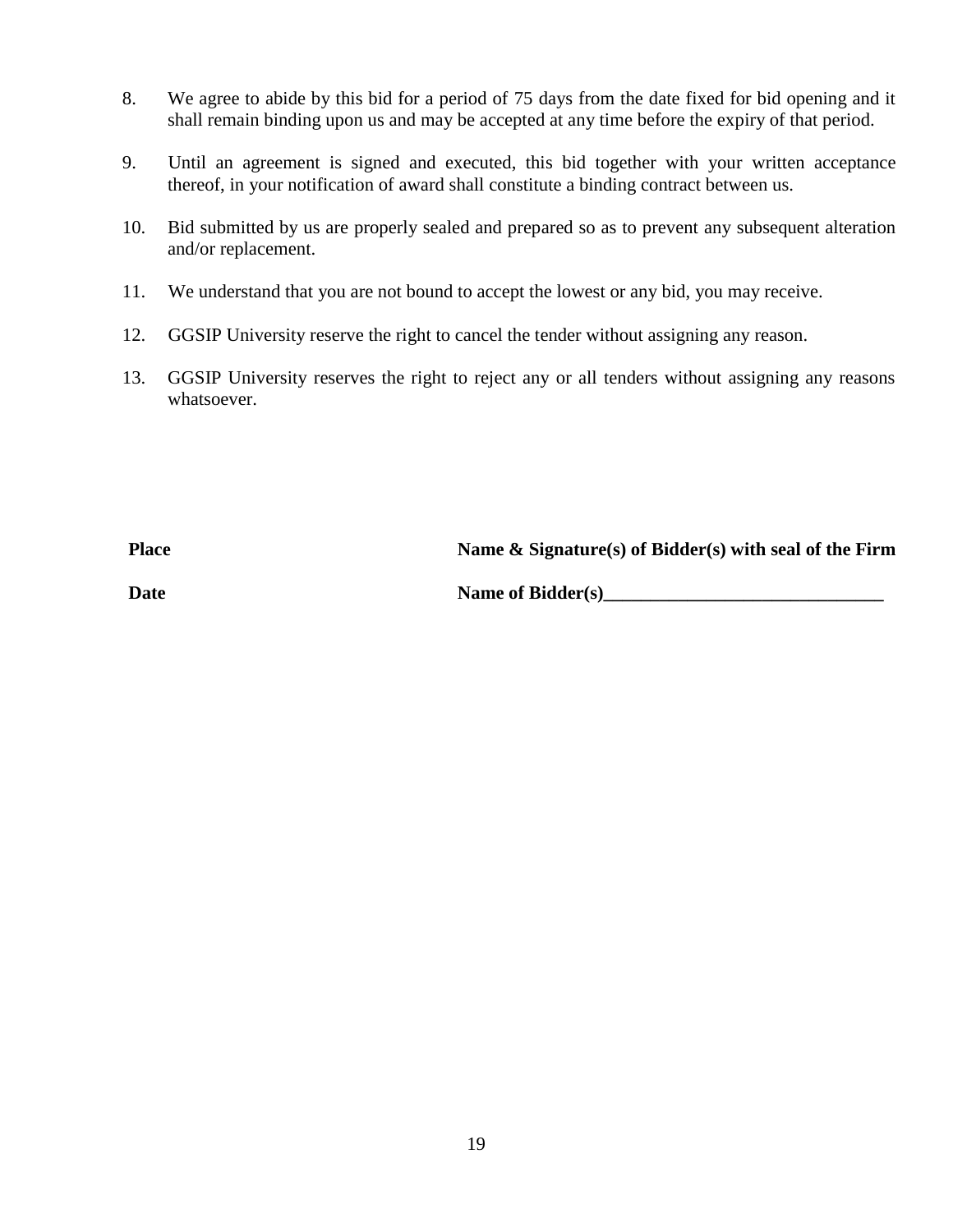# **Annexure – B**

#### **ORGANISATIONAL STRUCTURE OF THE TRANSPORTERS/FLEET OWNERS**

| 1.                                                                                                                                                                                                                                                                                                   | Name & Address of the Vendor(s)*:<br>(Attach photograph)                                                                                                                                                                                                                                |  |  |  |  |
|------------------------------------------------------------------------------------------------------------------------------------------------------------------------------------------------------------------------------------------------------------------------------------------------------|-----------------------------------------------------------------------------------------------------------------------------------------------------------------------------------------------------------------------------------------------------------------------------------------|--|--|--|--|
| 2.                                                                                                                                                                                                                                                                                                   | Telephone No. / Fax No. / E-mail                                                                                                                                                                                                                                                        |  |  |  |  |
| 3.                                                                                                                                                                                                                                                                                                   | Legal status of the Bidder (attach attested copies<br>of original document defining the legal status)<br>An Individual<br>a)<br>A Proprietary firm<br>b)<br>A Firm in Partnership<br>$\mathbf{c})$<br>A Limited Company or Corporation<br>$\rm d)$<br>A Public Sector Undertaking<br>e) |  |  |  |  |
| 4.                                                                                                                                                                                                                                                                                                   | Particulars of registration with various Government Bodies (Attach attested Photocopy)<br>Organization /Place of registration<br>Registration No                                                                                                                                        |  |  |  |  |
| 5.                                                                                                                                                                                                                                                                                                   | PAN Card No. ________________________________GST No _____________________________                                                                                                                                                                                                       |  |  |  |  |
| 6.                                                                                                                                                                                                                                                                                                   | Names and Titles of Directors & Officers with Designation<br>to be concerned with this work.                                                                                                                                                                                            |  |  |  |  |
| 7.                                                                                                                                                                                                                                                                                                   | Name & Designation of individuals authorized to act for the organization:<br>(Pl attach power of attorney in favour of authorized representative duly signed by authorized signatory)                                                                                                   |  |  |  |  |
| 8.                                                                                                                                                                                                                                                                                                   | Has the Vendor/Firm / agency / contractor/Agency ever abandoned the awarded :<br>Work before its completion in the last five (5) years from the last<br>date of bidding ? If so, give name of the work and reasons for abandonment.                                                     |  |  |  |  |
| 9.                                                                                                                                                                                                                                                                                                   | Has the Vendor/Firm / Contractor/Agency, or any constituent partner in<br>case of Partnership firm, ever abandoned the awarded work before<br>its completion in the last five (5) years from the last date of bidding?<br>If so, give name of the project and reasons for abandonment.  |  |  |  |  |
| 10.                                                                                                                                                                                                                                                                                                  | Has the Vendor/Firm / contractor/Agency ever been debarred/blacklisted<br>For tendering in any organization in the last five $(5)$ years from the<br>last date of bidding ? at any time? If so, give details.                                                                           |  |  |  |  |
| 11.                                                                                                                                                                                                                                                                                                  | Has the Vendor/Firm / Contractor/Agency ever been convicted by a Court<br>of Law in the last five (5) years from the last date of bidding ? If so,<br>give details.                                                                                                                     |  |  |  |  |
| 12.                                                                                                                                                                                                                                                                                                  | Any other information considered necessary but not included above. :                                                                                                                                                                                                                    |  |  |  |  |
| (*) In case of Individual/Proprietary firm, the photograph should be of the individual/proprietor. While in case of others,<br>All partners' photographs or the photograph of the authorised person be pasted above.<br>I/We hereby declare that the information furnished above is true and correct |                                                                                                                                                                                                                                                                                         |  |  |  |  |

| <b>Place</b> | Name & Signature(s) of Bidder(s) with seal of the Firm |
|--------------|--------------------------------------------------------|
| <b>Date</b>  | Name of Bidder(s)                                      |
|              | 20                                                     |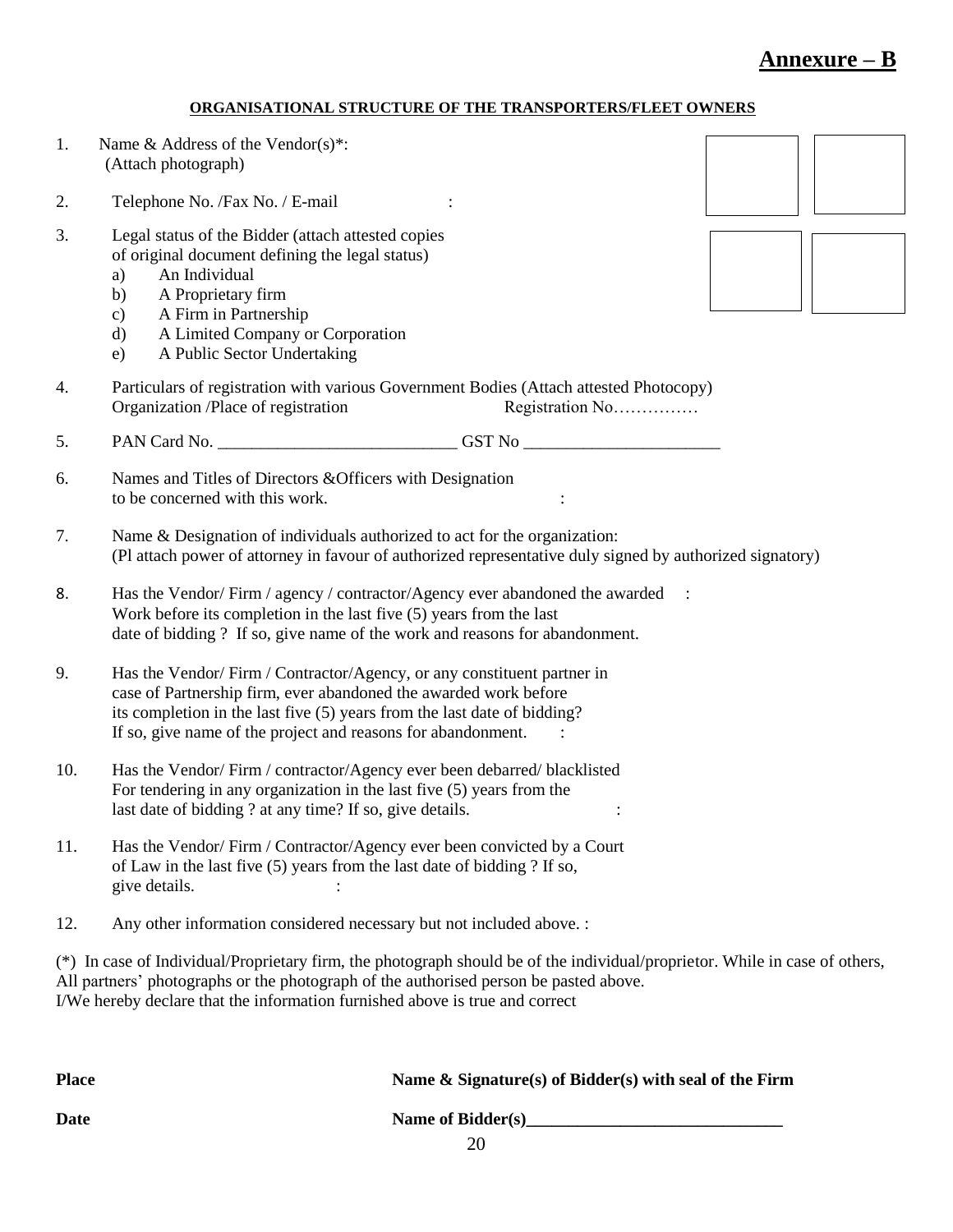# **Annexure-C**



# **GURU GOBIND SINGH INDRAPRASTHA UNIVERSITY SECTOR - 16 C, DWARKA, NEW DELHI- 110078**

\_\_\_\_\_\_\_\_\_\_\_\_\_\_\_\_\_\_\_\_\_\_\_\_\_\_\_\_\_\_\_\_\_\_\_\_\_\_\_\_\_\_\_\_\_\_\_\_\_\_\_\_\_\_\_\_\_\_\_\_\_\_\_\_\_\_\_\_\_\_\_\_\_\_

# **TECHNICAL BID FORM**

1. Name with address of the Tendering Company/Firm/Agency/Individual\_\_\_\_\_\_\_\_\_\_\_\_

2. Nature of Concern Firm (i.e. Sole proprietor or partnership firm or company under Company Act 1956)

3. Telephone No. /Fax No. / e mail address

- 4. Particulars of the vehicles available with bidder (Attach list of 15 vehicles as **"Annexure-H"**, up to maximum of 3 nos. of Hatchback, at least 7 nos. of Sedan and at least 4 nos. of SUV vehicles, all vehicles should not be older than three (03) years with copy of Valid Registration Certificate and Valid Permit.
- 5. Turn over/Profit/Loss of last five years i.e.

|     | 2016-17                                                                |  |  |  |
|-----|------------------------------------------------------------------------|--|--|--|
|     | 2017-18                                                                |  |  |  |
|     | 2018-19                                                                |  |  |  |
|     | 2019-20                                                                |  |  |  |
|     | 2020-21                                                                |  |  |  |
| 6.  | PAN No.                                                                |  |  |  |
| 7.  | GST No.                                                                |  |  |  |
| 8.  | EMD (FDR/Bank Guaranty No. online and<br>amount valid for Four months) |  |  |  |
| 9.  | Registration No. with year of<br>Establishment.                        |  |  |  |
| 10. | Bidder's Bank, its Address and Bank Account No.                        |  |  |  |

I/We the undersigned being firm / agency / contractor as mentioned above, hereby apply to the University for providing Taxi Services as described above in accordance with the terms & conditions of the Tender. I/We have read and understood the terms & conditions of the tender and hereby unequivocally accept the same. The terms and conditions of the Tender & N.I.T. are also signed and being submitted with the tender form. **I/We hereby declare that the information furnished above is true and correct.**

| Place | Name & Signature(s) of Bidder(s) with seal of the Firm |
|-------|--------------------------------------------------------|
| Date  | Name of Bidder(s)                                      |

**Passport Size photo of the contractor**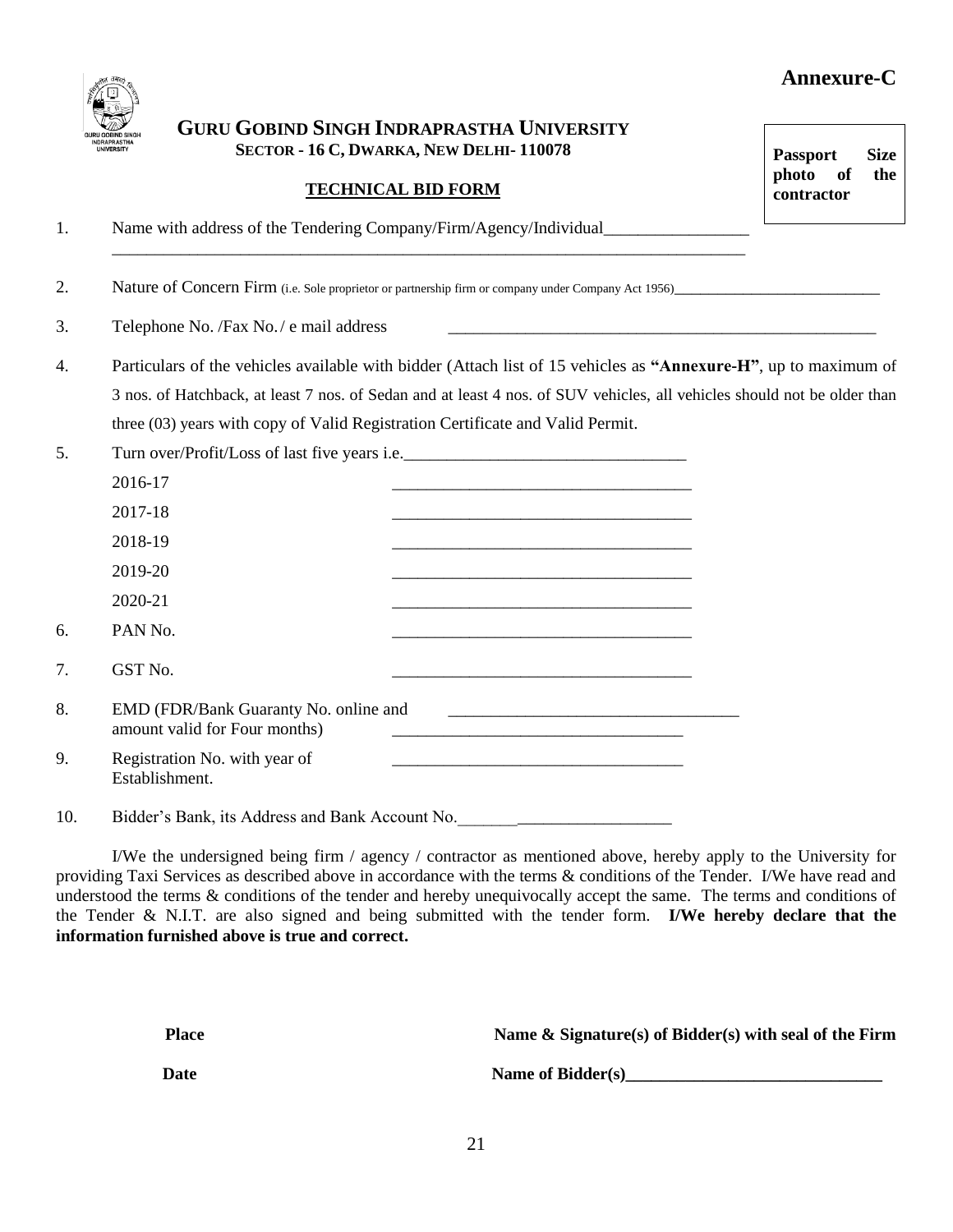#### **FINANCIAL INFORMATION**

1) Financial Analysis – Details to be furnished duly supported by figures in balance sheet/profit and loss account for the last five years duly certified by the Chartered Accountant, as submitted by the applicant to the Income Tax Department (Copies to be uploaded)

| <b>Item</b>              | 2016-17 | 2017-18 | 2018-19 | 2019-20 | 2020-21 |
|--------------------------|---------|---------|---------|---------|---------|
| <b>Gross Annual</b>      |         |         |         |         |         |
| turnover on              |         |         |         |         |         |
| works(with paper         |         |         |         |         |         |
| proof)                   |         |         |         |         |         |
| (In Lakhs)               |         |         |         |         |         |
| Profit/Loss(In<br>Lakhs) |         |         |         |         |         |

2) Proposed financial arrangements for carrying out the proposed work.

**Note: Attach certified copies of Balance Sheet of all years (2016-2021) audited, signed &stamped by Chartered Accountant.**

Signature of Chartered Accountant with Seal

**Place Name & Signature(s) of Bidder(s) with seal of the Firm**

Date Name of Bidder(s)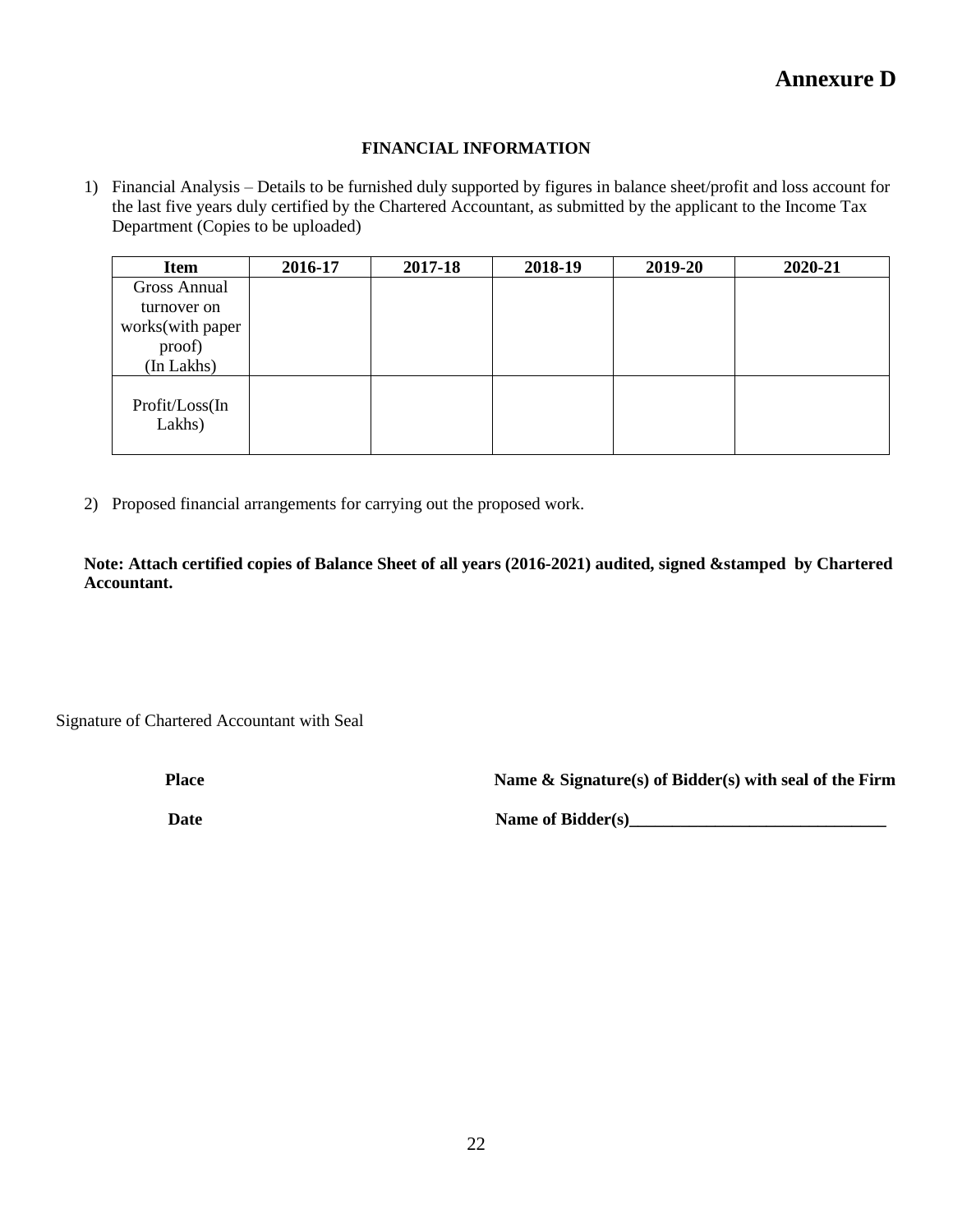#### **DETAILS OF ALL WORKS OF SIMILAR NATURE COMPLETED DURING THE LAST FIVE YEARS ENDING LAST DAY OF THE MONTH OF MARCH2018**

| S.<br>No. | of <sub>1</sub><br><b>Name</b><br>Work and<br>Location | of<br>Owner<br>organization | <b>Value</b><br>in Lacs<br>of<br>rupees | of<br>Date<br>commencement<br>as per contract | <b>Stipulated</b><br>of<br>date<br>completion | <b>Actual</b><br>of<br>date<br>completion | Litigation/<br>arbitration<br>cases<br>pending/<br>in progress<br>with<br>details on<br>the day of<br>bidding* | <b>Name</b><br>and<br>address/<br>telephone<br>number<br>of officer<br>to whom<br>reference<br>be<br>may<br>made | <b>Remarks</b><br>(whether<br>services<br>rendered<br>was<br>satisfacto<br>ry or not |
|-----------|--------------------------------------------------------|-----------------------------|-----------------------------------------|-----------------------------------------------|-----------------------------------------------|-------------------------------------------|----------------------------------------------------------------------------------------------------------------|------------------------------------------------------------------------------------------------------------------|--------------------------------------------------------------------------------------|
|           | 2                                                      | 3                           | 4                                       | 5                                             | 6                                             | $\mathbf{r}$                              | 8                                                                                                              | 9                                                                                                                | 10                                                                                   |
|           |                                                        |                             |                                         |                                               |                                               |                                           |                                                                                                                |                                                                                                                  |                                                                                      |

i. "Value" shall mean gross value of the completed work. This should be certified by an officer of the client organization on their letter-head.

ii. Work completion certificate shall be attached.

\* Indicate gross amount claimed and amount awarded in the Litigation/ arbitration.

Signature of Bidder(s) with Seal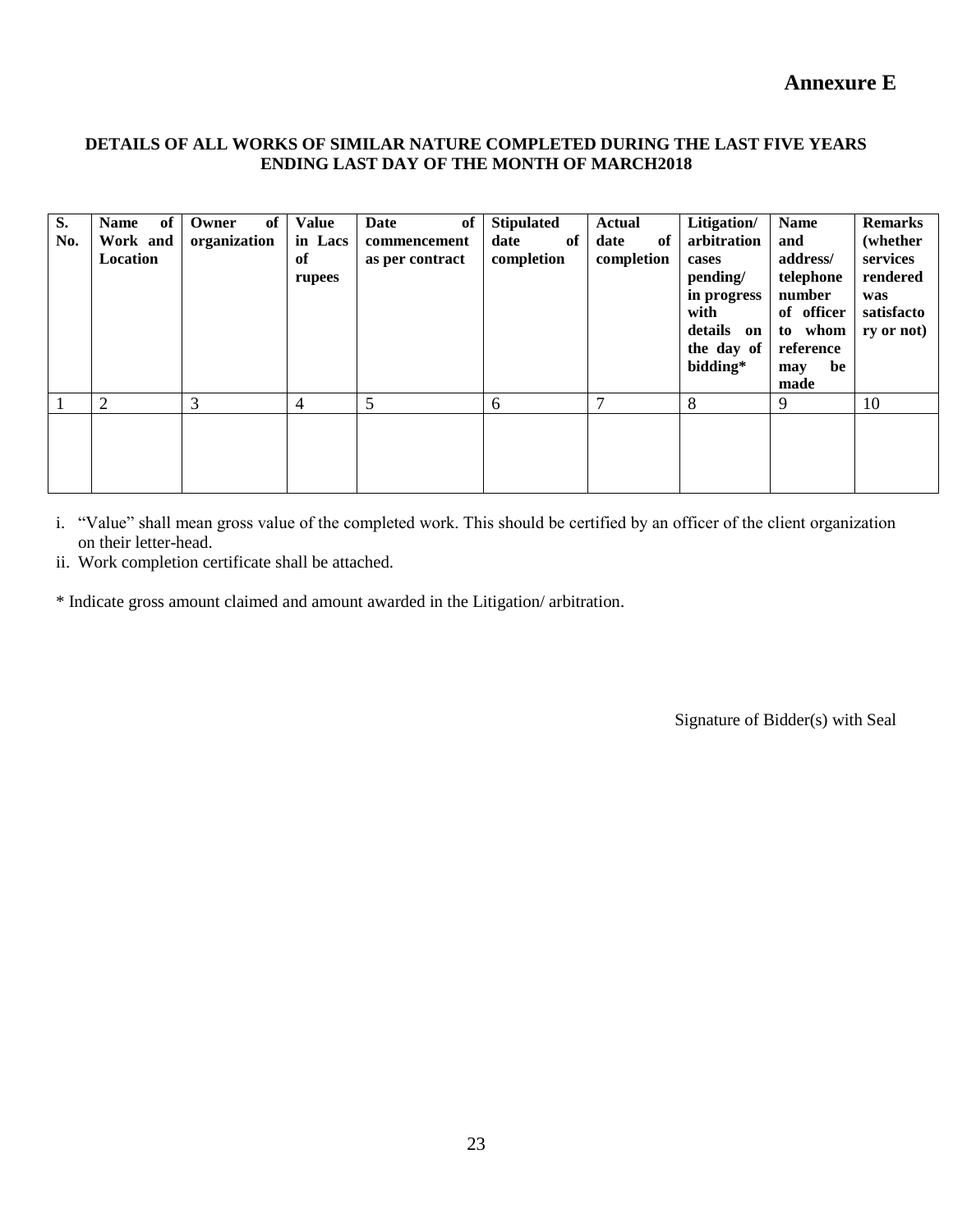# **ANNEXURE-F**

# **DECLARATION FOR FAIR BUSINESS BY THE VENDOR**

# **(Affidavit on Non-Judicial Stamp Paper of Rs.l00/- duly attested by Notary/Magistrate)**

| I/We    | $S/\sigma$ Sh | Resident of (Address) | do solemnly pledge and |
|---------|---------------|-----------------------|------------------------|
| affirm: |               |                       |                        |

That I/We certifying that I/We, M/s and the submission of this offer confirm that:-

- i) I/We have not made any misleading or false representation in the forms, statements and attachments in proof of the qualification requirements;
- ii) I/We do not have records of poor performance such as abandoning the work, not properly completing the contract, inordinate delays in completion, litigation history or financial failures etc.
- iii) Our businesses has not been banned by any Govt. Organization/PSUs/Institutions/Schools/Universities in the last three years up to the submission date of bidding.
- iv) We have submitted all the supporting documents and furnished the relevant details as per prescribed format.
- v) The information and documents submitted with the bid by us are correct and we are fully responsible for the correctness of the information and documents submitted by us.
- vi) We understand that in case of any statement/information/document furnished by us or to be furnished by us in connection with this offer is found to be incorrect or false, our EMD in full will be forfeited and we shall be liable for blacklisting, banning or forfeited, cancellation, penality as deemed fit by the University.
- vii) That no criminal case has been registered against I/we in last three years on the date of bid submission.
- viii) We have not been blacklisted/debarred by any of the Government/Public Sector Agency in last five years.
- ix) None of our relative is working in the University.
- x) I/We undertake to provide drivers on the taxies without any criminal/immoral background.
- xi) I/We will fulfill all the Terms and Conditions of the tender and undertake to provide services as per Terms and Conditions including the contract entered with the University.

**Place Name & Signature(s) of Bidder(s) with seal of the Firm**

**Date Name of Bidder(s)**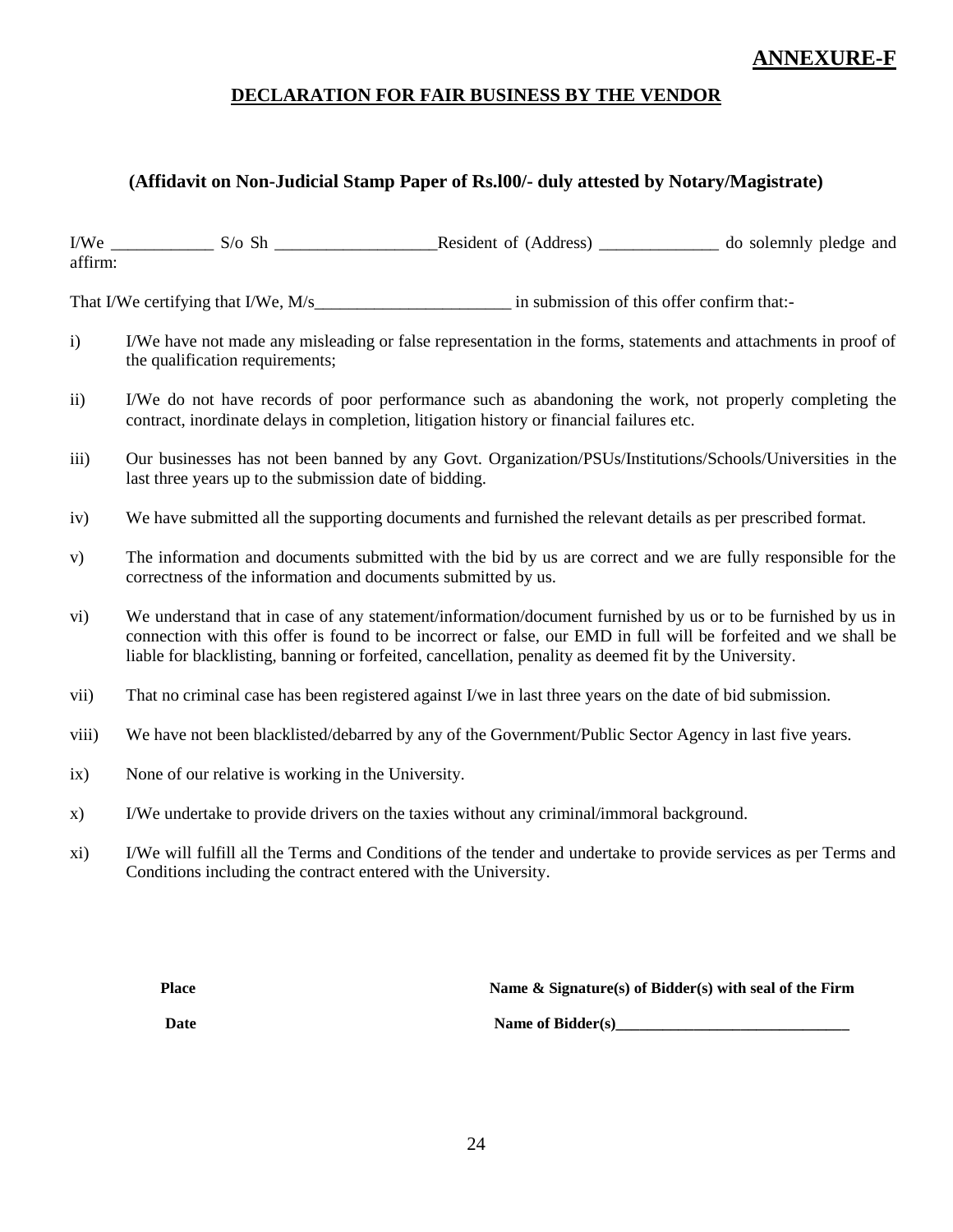#### **FORM OF BANK GUARANTEE FOR PERFORMANCE SECURITY (Refer Clause 6 of the NIT) (To be stamped in accordance with Stamps Act of India)**

1. THIS DEED of Guarantee made this day of \_\_\_\_\_\_\_\_\_\_\_\_\_\_\_\_between \_\_\_\_\_\_\_\_\_\_\_\_\_\_\_\_\_\_\_\_\_\_\_\_ (Name of the Bank) (hereinafter called the "Bank") of the one part and  $\overline{(\text{Guru Gobind Singh Indrapr})}$ University, Delhi) (hereinafter called the "Department") of the other part.

2. WHEREAS \_\_\_\_\_\_\_\_\_\_\_\_\_\_\_\_\_\_\_\_\_\_\_\_( Guru Gobind Singh Indraprastha University, Delhi) has awarded the contract for providing vehicles on hire basis for Rs.\_\_\_\_\_\_\_\_\_\_\_\_\_\_\_\_\_\_\_\_\_\_\_\_\_(Rupees in figures and words) (hereinafter called the "contract") to  $M/s$  (Name of the firm / agency / contractor) (hereinafter called the "firm / agency / contractor").

3. AND WHEREAS THE Firm / agency / contractor is bound by the said Contract to submit to the Employer a Performance Security for a total amount of Rs. (Amount in figures and words).

4. NOW WE the Undersigned \_\_\_\_\_\_\_\_\_\_\_\_\_\_\_\_\_\_\_\_\_\_\_\_\_\_(Name of the Bank) being fully authorized to sign and to incur obligations for and on behalf of and in the name of \_\_\_\_\_\_\_\_\_\_\_\_\_\_\_\_\_\_\_\_\_\_(Full name of Bank), hereby declare that the said Bank will guarantee the Guru Gobind Singh Indraprastha University the full amount of Rs.\_\_\_\_\_\_\_\_\_\_\_\_\_\_\_\_\_\_\_\_\_\_\_\_ (Amount in figures and words) as stated above.

5. After the Firm / agency / contractor has signed the aforementioned contract with the Guru Gobind Singh Indraprastha University, the Bank is engaged to pay the Guru Gobind Singh Indraprastha University, any amount up to and inclusive of the aforementioned full amount upon written order from the Guru Gobind Singh Indraprastha University to indemnify the Guru Gobind Singh Indraprastha University for any liability of damage resulting from any defects or shortcomings of the Firm / agency / contractor or the debts he may have incurred to any parties involved in the Works under the Contract mentioned above, whether these defects or shortcomings or debts are actual or estimated or expected. The Bank will deliver the money required by the Guru Gobind Singh Indraprastha University immediately on demand without delay without reference to the Firm / agency / contractor and without the necessity of a previous notice or of judicial or administrative procedures and without it being necessary to prove to the Bank the liability or damages resulting from any defects or shortcomings or debts of the Firm / agency / contractor. The Bank shall pay to the Guru Gobind Singh Indraprastha University any money so demanded notwithstanding any dispute/disputes raised by the Firm / agency / contractor in any suit or proceedings pending before any Court, Tribunal or Arbitrator(s) relating thereto and the liability under this guarantee shall be absolute and unequivocal.

6. THIS GUARANTEE is valid for a period of 27 months from the date of signing. (The initial period for which Guarantee will be valid must be for at least three months longer than the anticipated expiry date of the Contract period).

7. At any time during the period in which this Guarantee is still valid, if the Guru Gobind Singh Indraprastha University agrees to grant a time of extension to the firm / agency / contractor or if the firm / agency / contractor fails to complete the works within the time of completion as stated in the contract, or fails to discharge himself of the liability or damages or debts as stated under para-5 above, it is understood that the Bank will extend this Guarantee under the same conditions for the required time on demand by the Guru Gobind Singh Indraprastha University and at the cost of the firm / agency / contractor.

8. The Guarantee hereinbefore contained shall not be affected by any change in the Constitution of the Bank or of the firm / agency / contractor.

9. The neglect or forbearance of the Guru Gobind Singh Indraprastha University in enforcement of payment of any moneys, the payment whereof is intended to be hereby secured or the giving of time by the Guru Gobind Singh Indraprastha University for the payment hereof shall in no way relieve the Bank of their liability under this deed.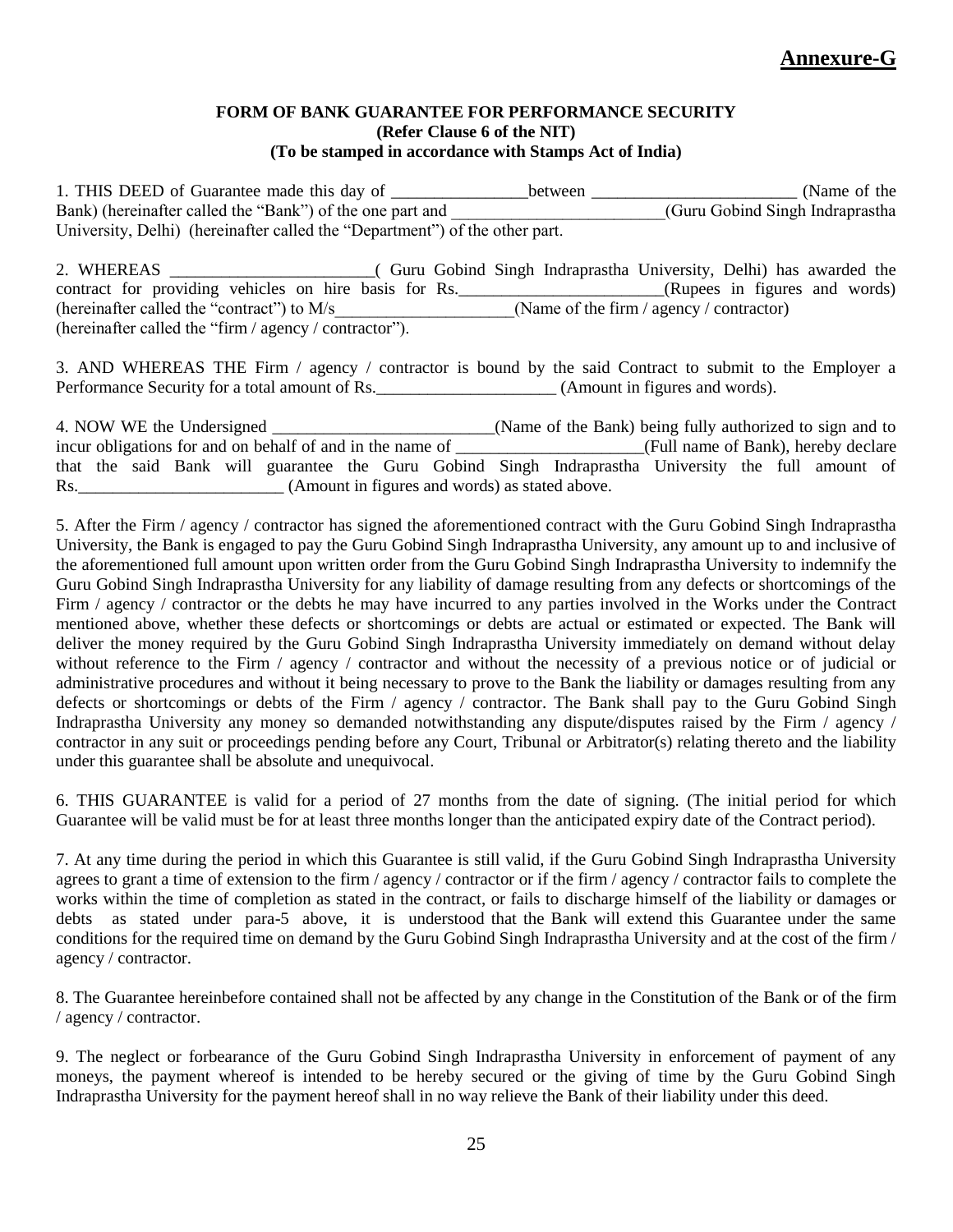10. The expressions "the Department", "the Bank" and "the Firm / agency / contractor" hereinbefore used shall include their respective successors and assigns.

IN WITNESS whereof I/We of the bank have signed and sealed this guarantee on the\_\_\_\_\_\_\_\_\_\_\_ day of \_\_\_\_\_\_\_\_\_\_(Month)\_\_\_\_\_\_\_\_\_\_\_(year) being herewith duly authorized.

For and on behalf of the \_\_\_\_\_\_\_\_\_\_Bank.

Signature of authorized Bank official Name\_ Designation\_\_\_\_\_\_\_\_\_\_\_\_\_\_\_\_ I.D. No.\_\_\_\_\_\_\_\_\_\_\_\_\_\_ Stamp/Seal of the Bank.

Signed, sealed and delivered for and on behalf of the Bank by the above named \_\_\_\_\_\_\_\_\_\_\_\_\_\_\_\_\_\_ in the presence of:

| Witness-1. |  |
|------------|--|
| Signature  |  |
| Name       |  |
| Address    |  |

| Witness-2. |  |
|------------|--|
| Signature  |  |
| Name       |  |
| Address    |  |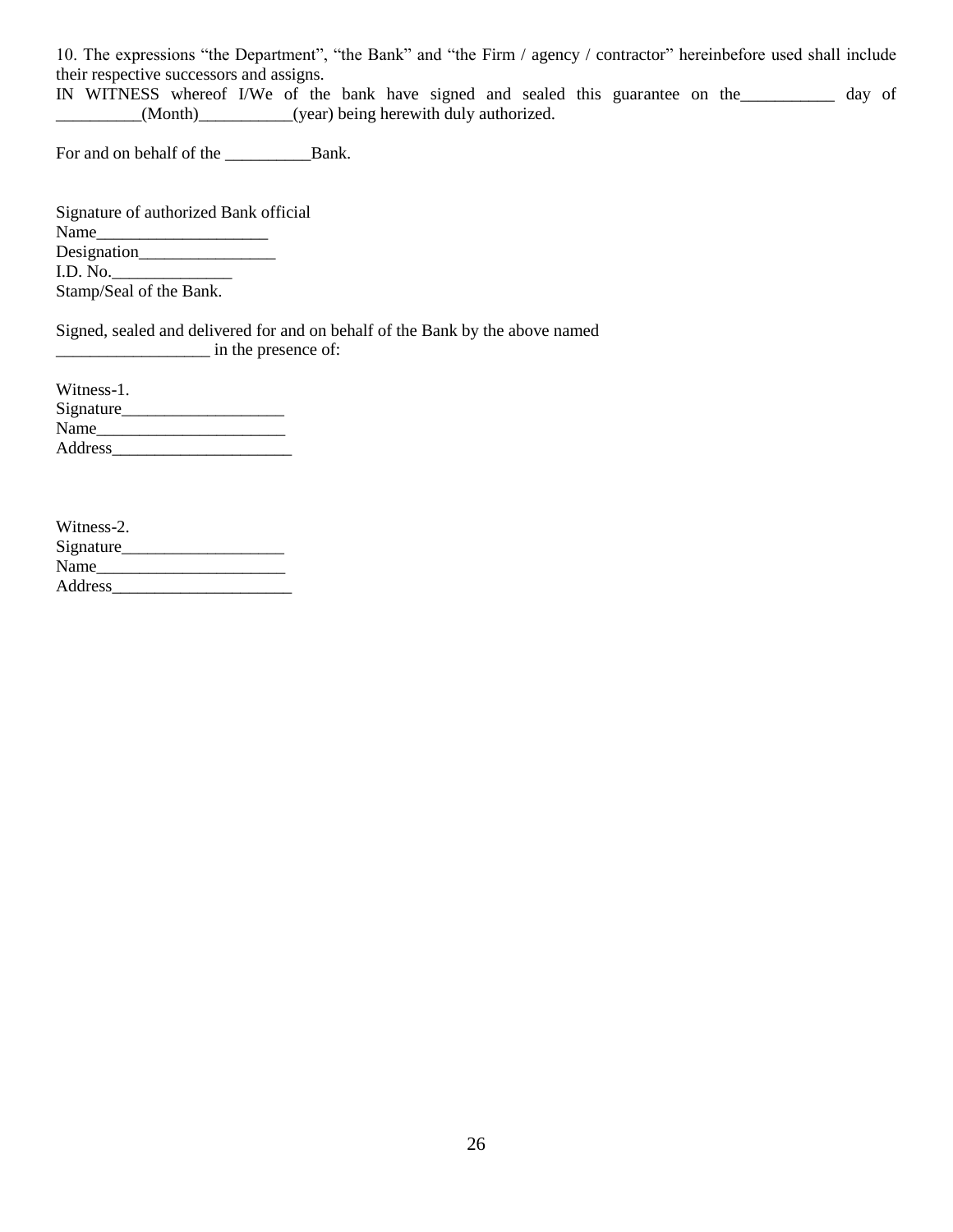

# **GURU GOBIND SINGH INDRAPRASTHA UNIVERSITY SECTOR-16C, DWARKA, NEW DELHI- 110078**

**LIST OF 15 VEHICLES,** i.e. (i.e. up to maximum of 3 nos. of Hatchback, at least 7 nos. of Sedan and at least 4 nos. of SUV)**,** all vehicles should not be older than three (03) years.

| S. No.            | <b>Make of Vehicle</b> | Registration<br>Number | Model & Year of<br><b>Registration</b> | Permit no. and its<br><b>Validity</b> |
|-------------------|------------------------|------------------------|----------------------------------------|---------------------------------------|
| $\overline{1}$ .  |                        |                        |                                        |                                       |
| $\overline{2}$ .  |                        |                        |                                        |                                       |
| $\overline{3}$ .  |                        |                        |                                        |                                       |
| $\overline{4}$ .  |                        |                        |                                        |                                       |
| 5.                |                        |                        |                                        |                                       |
| 6.                |                        |                        |                                        |                                       |
| 7.                |                        |                        |                                        |                                       |
| 8.                |                        |                        |                                        |                                       |
| 9.                |                        |                        |                                        |                                       |
| 10.               |                        |                        |                                        |                                       |
| $\overline{11}$ . |                        |                        |                                        |                                       |
| 12.               |                        |                        |                                        |                                       |
| 13.               |                        |                        |                                        |                                       |
| 14.               |                        |                        |                                        |                                       |
| $\overline{15}$ . |                        |                        |                                        |                                       |

**Place Name & Signature(s) of Bidder(s) with seal of the Firm** Date Name of Bidder(s)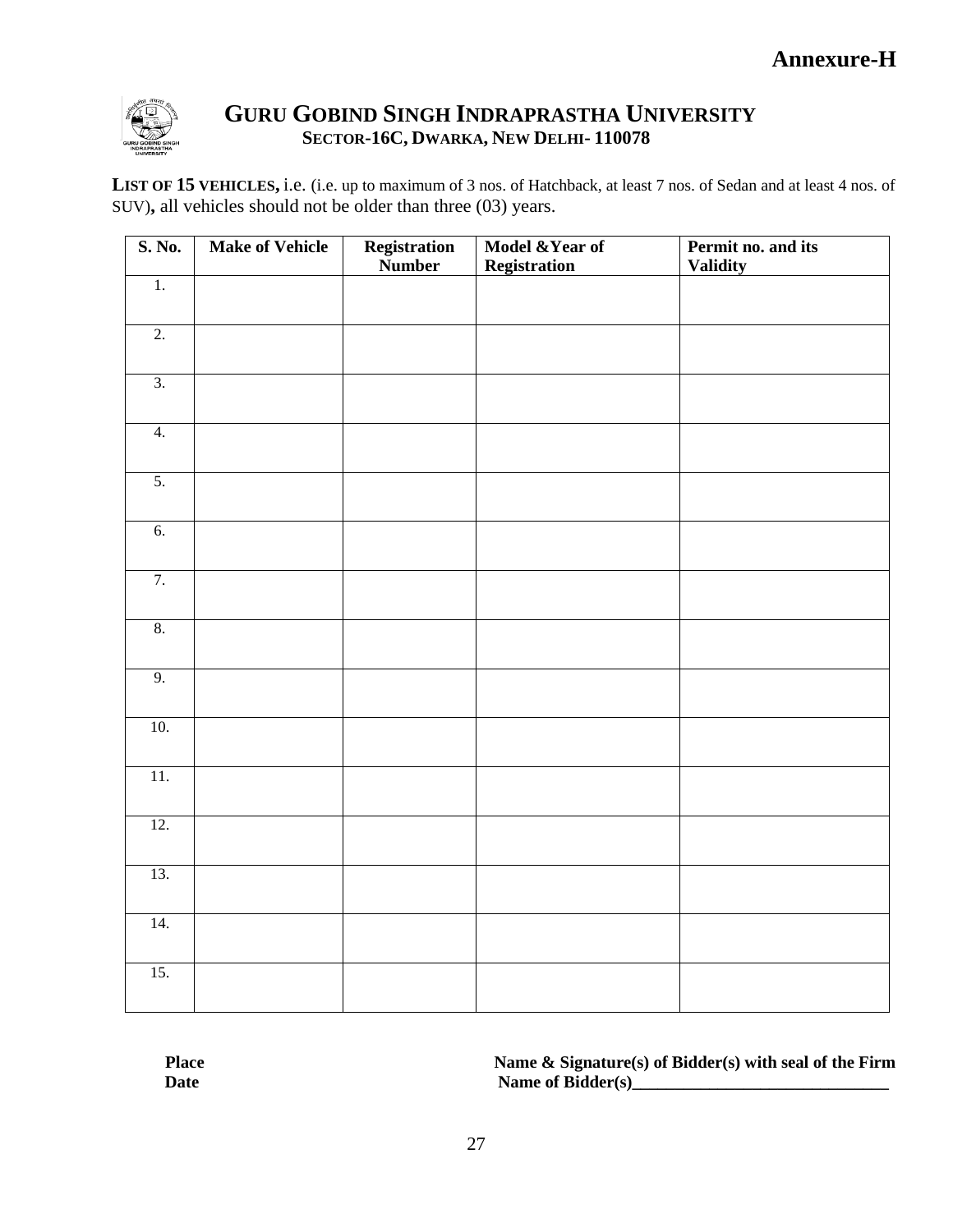# **Annexure-I**

## **AGREEMENT**

The agreement is made on this \_\_\_\_\_\_\_\_\_\_\_\_\_ day of (month)\_\_\_\_\_\_\_\_\_\_\_\_ (year) between the Registrar, GGSIP University (herein after called the purchase) acting through its authorized officials \_\_\_\_\_\_\_\_\_\_\_\_\_\_\_\_\_\_\_ (respective GGSIPU) and \_\_\_\_\_\_\_\_\_\_\_\_\_\_\_\_\_\_\_ (Herein after called the firm / agency  $\prime$  contractor), whose address is  $\_\_\_\_\_\_\_\_\_\_\_\_\_\_\_\_\_\_\_\_\_$ .

The firm / agency / contractor shall provide commercial vehicles on hire basis for the University for official use on the terms and conditions contained and the rates as mentioned. Now, these present witnesses as and hereby agreed and declare by and between the parties these present as followings.

The transporter / firm / agency / contractor shall during the period of contract that is to say from date of execution of agreement to \_\_\_\_\_\_\_\_\_\_\_\_\_\_\_\_\_\_\_\_\_\_\_\_\_\_\_ or until this contract is determined by such notice as herein after mentioned will provide commercial vehicles not older than three (03) years, on the rates accepted as described as schedule to this agreement. **It is agreed by the firm / agency / contractor that number of vehicles required is likely to change and may be demanded according to the exigencies of service by GGSIP University, Delhi.**

- ii) The firm / agency / contractor shall comply with all the terms and conditions of the tender document no. dated which are part and parcel of this agreement and forms integral part of this agreement and also the following.
- iii) **The authorised officers of GGSIP University shall place orders for their requirements on the official hire order form and will receive acknowledgement from the firm / agency / contractor for supply of vehicles.** It is anticipated that the firm / agency / contractor will supply of vehicle to these authorities on regular basis until such time the contract is valid and the parties in agreement are satisfied with the performance of the contract.
- iv) The firm / agency / contractor will provide vehicles to GGSIP University not older than three (03) years and registered for the commercial purpose only and duty, taxes. Insurance etc. due for such vehicle shall be liability of the firm / agency / contractor.
- v) The firm / agency / contractor shall submit bills to the GGSIP University on fortnightly basis for release of payment for the vehicles supplied to them respectively as detailed in tender.
- vi) The driver of the vehicle shall be provided with the duty slip by the firm / agency / contractor where date, time,kms reading are to be filled and signed by the user/GGSIP University official. On the basis of these, the bill shall be raised to GGSIP University by the firm / agency / contractor for the vehicles under their control.
- vii) Vehicles shall be supplied by the firm / agency / contractor with following approved rates:
- viii) Time and Mileage will be calculated on the basis of difference between reporting time and releasing time of each duty as noted on the duty slip by the user. Distance covered shall be calculated from difference between reporting point KMs and releasing point KMs.
- ix) If the firm / agency / contractor fails to provide the vehicle to GGSIP University and if the service is not found satisfactory enough, the GGSIP University shall have the right to terminate the contract in whole or part **for the vehicles under their control**.
- x) In case of any accident resulting in loss or damage to property or life, the sole responsibility for any legal or financial implication would vest with the firm / agency / contractor. GGSIP University shall have no liability whatsoever.
- xi) The tender document no.\_\_\_\_\_\_\_\_\_\_\_\_\_Which is annexed to this agreement is an integral part of this agreement.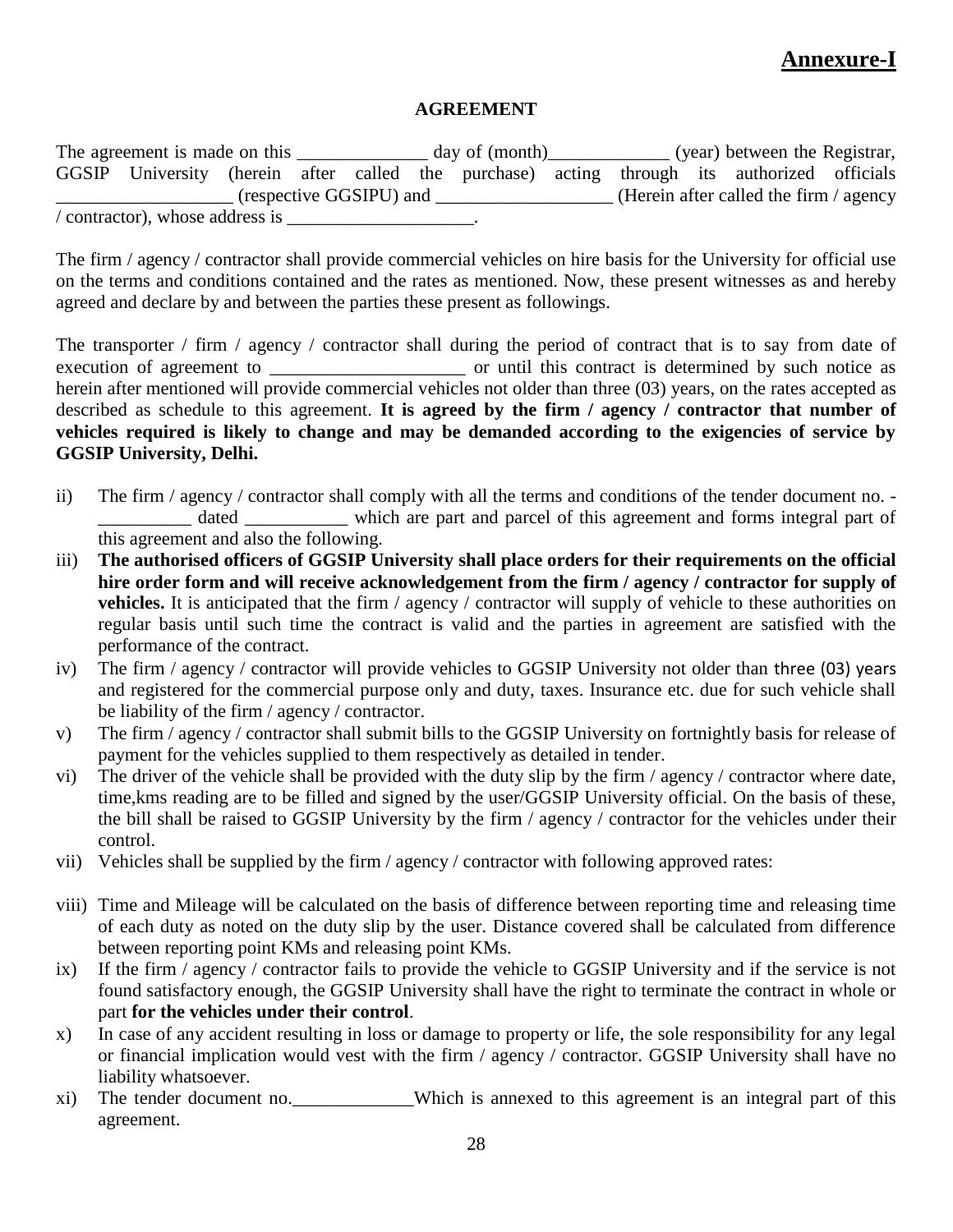- xii) For any legal dispute claims that may arise during the currency of the agreement in respect of vehicles provided by firm / agency / contractor. GGSIP University will not be liable for any loss, damage, etc. suffered / to be suffered by the firm / agency / contractor or third party, as the case may be, and the firm / agency / contractor shall bear the sole liability arising out of such disputes.
- xiii) If any reason GGSIP University is dissatisfied in any way with the standard of the vehicle or felt deficiency in service during the Tender period, it will be reported to the firm / agency / contractor on writing by the GGSIP University. The firm / agency / contractor without raising any dispute on such assessment by the GGSIP University regarding the standard of the vehicle provided or quality of service rendered by them, may immediately replace it with another commercial vehicle on receipt of such complaint.
- xiv) The Contract shall also be liable for all fines, penalties and traffic and other criminal offences arising out of or concerning the use of the vehicle during the hire period.
- xv) In the event of any question, dispute or differences arising under the agreement or in connection there with (Except as to matter the decision to which is specifically provided under this agreement), the same shall be referred to sole arbitration GGSIP University. The agreement to appoint an arbitrator will be in accordance with the Arbitrator and Conciliation Act 1996.
- xvi) All disputes are subjected to the jurisdiction of the court at Delhi Only.

In witness whereof the parties present have here into set their respective hands and seals the day. Year in \_\_\_\_\_\_\_

Above written:

| (                                       |                                                   |  |
|-----------------------------------------|---------------------------------------------------|--|
| Signature on Behalf of GGSIP University | Signature on Behalf of Firm / agency / contractor |  |
| Name:<br>Designation:<br>Seal:          | Name:<br>Designation:<br>Seal:                    |  |
| Agreement signed in the presence of     |                                                   |  |
| Witness 1:                              | Witness 2:                                        |  |
| Signature:                              | Signature:                                        |  |
| Name:                                   | Name:                                             |  |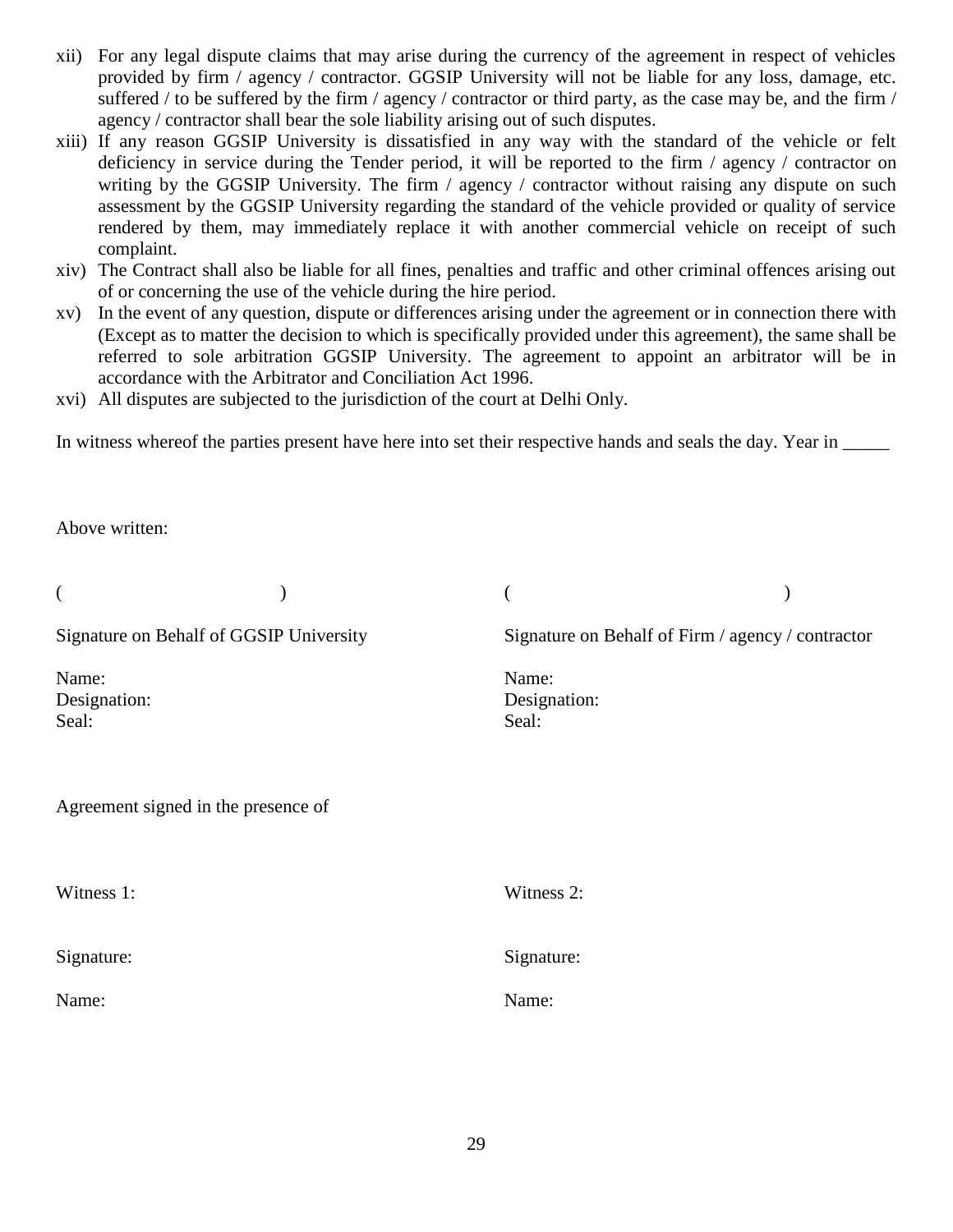# **"Duty Slips/Movement Slips"** (to be printed by the vendor)

| Reporting Person name &<br>Phone no. | Duty No.           |
|--------------------------------------|--------------------|
|                                      |                    |
| <b>Reporting Place</b>               | Type of Vehicle    |
| Driver's name $\&$ phone<br>number   | Vehicle No.        |
|                                      | Year of Model No.  |
| <b>Booked By</b>                     | User Dept /Purpose |
| Schedule of Journey:-                |                    |
|                                      |                    |
|                                      |                    |

| Date | <b>Kilometres</b> |         | Time            |                 | <b>Total</b> |     |
|------|-------------------|---------|-----------------|-----------------|--------------|-----|
|      | <b>Starting</b>   | Closing | <b>Starting</b> | $\gamma$ losing | Kms          | Hrs |
|      |                   |         |                 |                 |              |     |
|      |                   |         |                 |                 |              |     |

### **Instructions for User :-**

- 1. Must check and fill the starting & closing KM reading & Time in duty slip before signing / verifying the same.
- 2. Complete / proper itinerary must be mentioned under the column Schedule of Journey.
- 3. Goods left in the vehicle will be at the user's risk.

### **Feedback Certification by User :-**

- 1. Running condition / interior of car / taxi: Excellent / Very Good / Good / Poor
- 2. The Behaviour of Driver : Excellent / Very Good / Good / Poor

# **UNDERTAKING**

I (User) hereby undertake that the journey as mentioned under schedule of journey column in above duty slip is actually performed by me purely for official purpose. Further, I also undertake that I do agree with the starting as well as closing KM reading and Time, as mentioned in duty slip. In the event of any discrepancy observed during verification of duty slip while processing for payment, I shall be liable for initiation of action against me, as deemed fit to the University.

Signature of User Countersigned by Requisitioner (If so required) Name of User: Name of the Requisitioner:

Customer / User Comments / Suggestions, if any